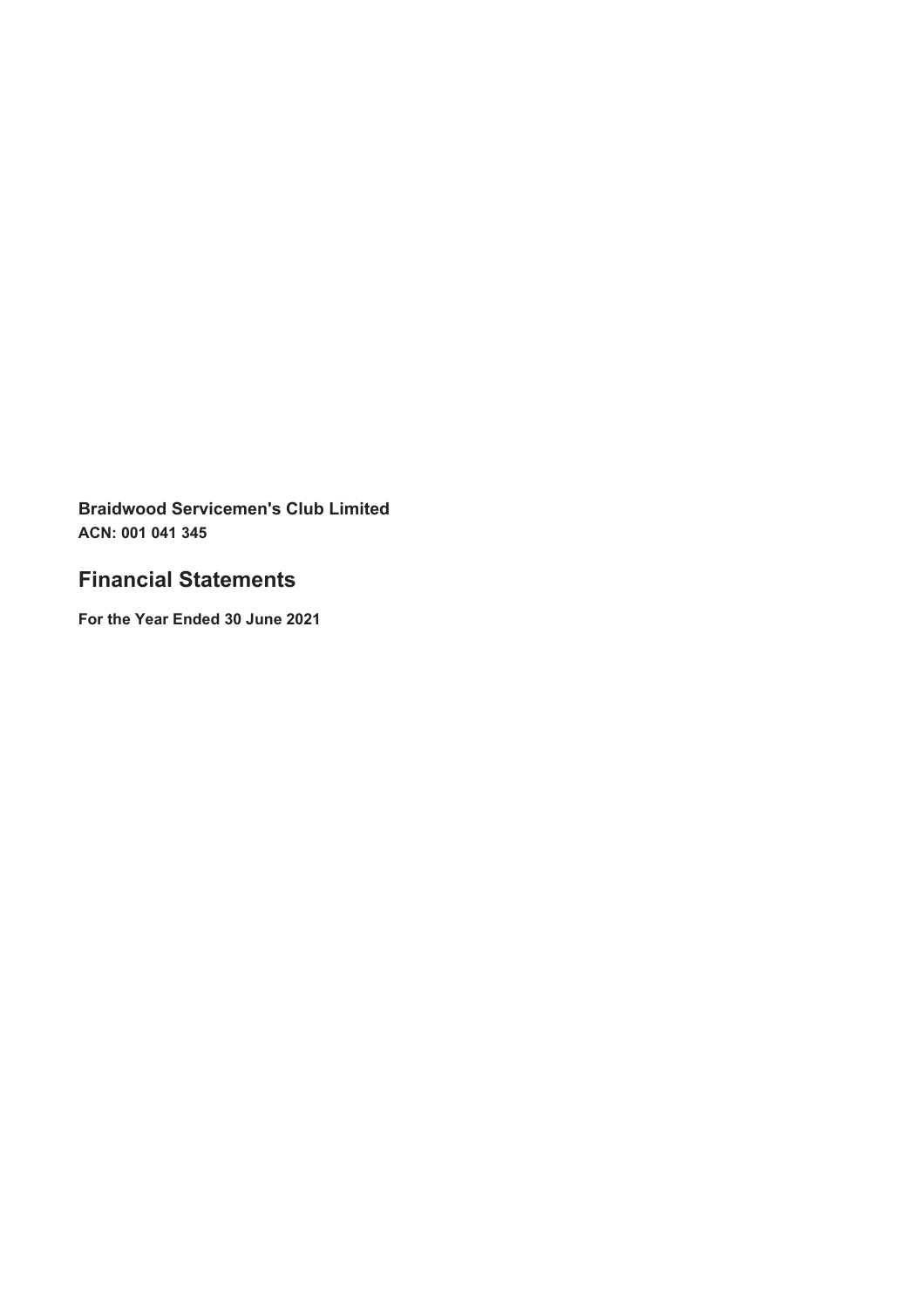### **Contents**

For the Year Ended 30 June 2021

#### Page

| <b>Financial Statements</b>                                                        |    |
|------------------------------------------------------------------------------------|----|
| Directors' Report                                                                  |    |
| Auditor's Independence Declaration under Section 307C of the Corporations Act 2001 | 5  |
| Statement of Comprehensive Income                                                  | 6  |
| <b>Statement of Financial Position</b>                                             |    |
| Statement of Changes in Equity                                                     | 8  |
| <b>Statement of Cash Flows</b>                                                     | 9  |
| Notes to the Financial Statements                                                  | 10 |
| Directors' Declaration                                                             | 21 |
| Independent Auditor's Report                                                       | 22 |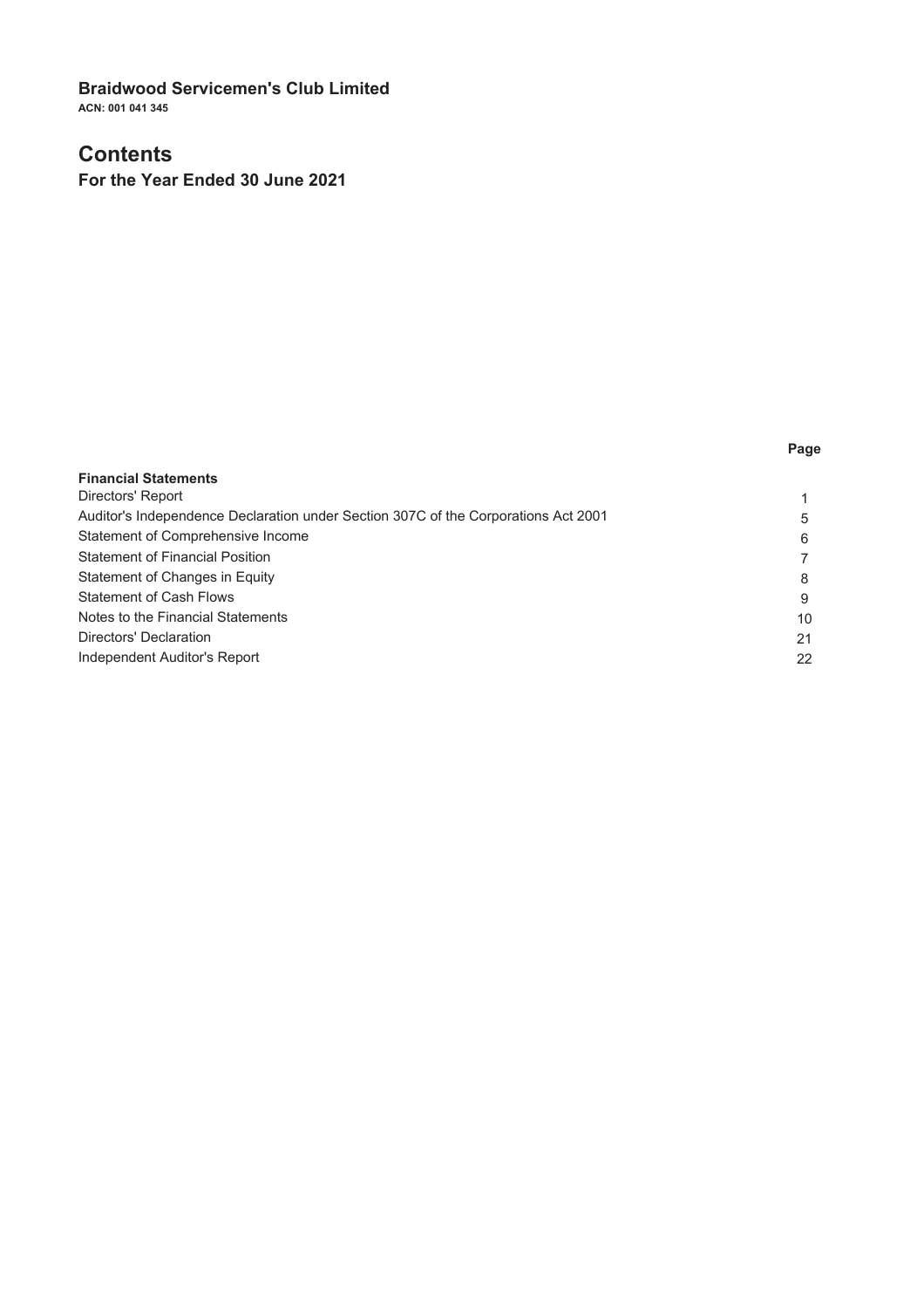**ACN: 001 041 345**

# **Directors' Report For the Year Ended 30 June 2021**

The Directors present their report on Braidwood Servicemen's Club Limited for the financial year ended 30 June 2021.

### **Information on directors**

The names of each person who has been a director during the year and to the date of this report are:

| David Goddard                           |                                                                                           |
|-----------------------------------------|-------------------------------------------------------------------------------------------|
| President from November 2018            | •President - Braidwood Servicemen's Club (3 years)                                        |
| Retired                                 | •Director Braidwood Servicemen's Club (9 years)                                           |
|                                         | •Completed mandatory Director's training                                                  |
| <b>Barry Osmond</b>                     |                                                                                           |
| Vice President from November 2018       | •Vice President – Braidwood Servicemen's Club (3 years)                                   |
| QPRC Programme Coordinator Transport    | *Director - Braidwood Servicemen's Club (10 years)                                        |
| Construction                            | •Treasurer of the Braidwood Jockey Club                                                   |
|                                         | •Completed mandatory Director's training                                                  |
| <b>Karen Hansby</b>                     |                                                                                           |
| Finance Operator Team Leader            | •Director Braidwood Servicemen's Club (7 years)                                           |
| Experience                              | •Completed mandatory Director's training                                                  |
| <b>Aaron Clarke</b>                     |                                                                                           |
| Horse trainer                           | •Director Braidwood Servicemen's Club (8 years)                                           |
|                                         | •Member squash & jockey club committees                                                   |
|                                         | •Mandatory Director's training to be completed as a result of time<br>served on the Board |
| <b>Michael Toirkens</b>                 |                                                                                           |
| <b>Essential Energy Braidwood Depot</b> | •Director Braidwood Servicemen's Club (2 years)                                           |
| Resource Supervisor                     | . President of Braidwood Tennis Club                                                      |
|                                         | •Golf club committee member & match committee member                                      |
|                                         | •Life member of Braidwood Rugby Union Club                                                |
|                                         | •Completed mandatory Director's training                                                  |
| <b>Brian Marriott</b>                   |                                                                                           |
| Retired                                 | •Director Braidwood Servicemen's Club (2 year)                                            |
|                                         | •Member of Braidwood Men's Shed                                                           |
|                                         | •Completed mandatory Director's training                                                  |

Directors have been in office since the start of the financial year to the date of this report unless otherwise stated.

#### **Company secretary**

Ms Michelle Griggs became the Club's company secretary as of 30 May 2014.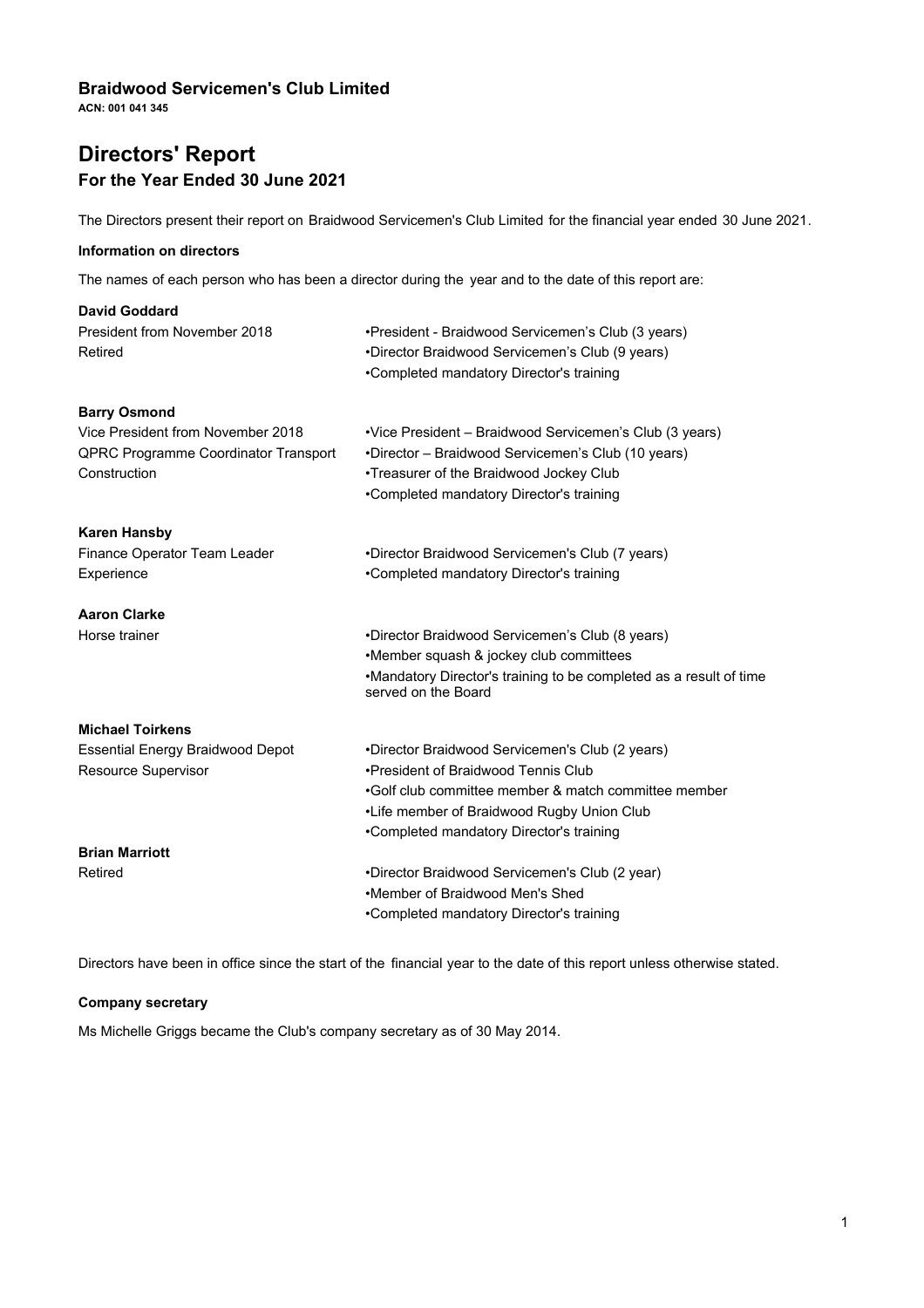$ACN: O04$  $O44$  $245$ 

# **Directors' Report** For the Year Ended 30 June 2021

#### **Principal activities**

The nature of operations and principal activities of the Club during the financial year remained unchanged and were to operate a servicemen's club promoting the games of lawn bowls, golf, squash, and other sporting activities where needed, while running a licenced facility in accordance with all relevant legislation.

The Club is incorporated as a company limited by guarantee in NSW, Australia, having its registered office and principal place of business at 1 Coronation Avenue, Braidwood, NSW.

#### **Club's objectives**

The Club's overall objective is to promote the games of lawn bowls, golf, squash, and other sporting activities in the Braidwood district for the welfare of members.

The Club's short term objectives include increasing the level of membership and patronage of the Club, maintaining its overall viability in terms of liquidity, credit control, legislative and regulatory compliance, debt management and financial controls. In the long term, the Club's objectives include asset replacement, strategic capital investment, increased member services and lower dependency on gaming through diversification of facilities and services. This diversification is necessary to ensure the Club is less vulnerable to the impacts of government regulation.

#### **Strategies to meet objectives**

The Club is developing a strategic plan to utilise non-core properties to create funds to upgrade the Club's core business. Thus developing the current club house and updating outdoor machinery to allow the Club to supply a facility that is more efficient and reliable to run. The Club is looking to create other income streams, while increasing membership, thus ensuring the long term viability of the Club.

#### **Achievement of objectives**

The ongoing improvement in the day to day operations and improving the facilities will assist the Board to deliver the strategic plan.

#### Performance measures

Financial accounts are presented to the Board monthly and are compared to previous year's figures by the Secretary Manager. The Board and the Secretary Manager then base decision making on the current trend of activities to meet the expectations of the Club's members.

#### **Financial results**

The surplus for the year was \$638,047 (2020: \$375,680).

#### **Company limited by quarantee**

The liability of members is limited. Every member of the Club undertakes to contribute to the assets of the Club in the event of the same being wound up during the time that he or she is a member or within one year afterwards for the payment of the debts and liabilities of the Club contracted before the time at which he/she ceases to be a member and of the costs, charges and expenses of winding up the same and for the adjustment of the rights of the contributories amongst themselves such amount as may be required not exceeding one dollar.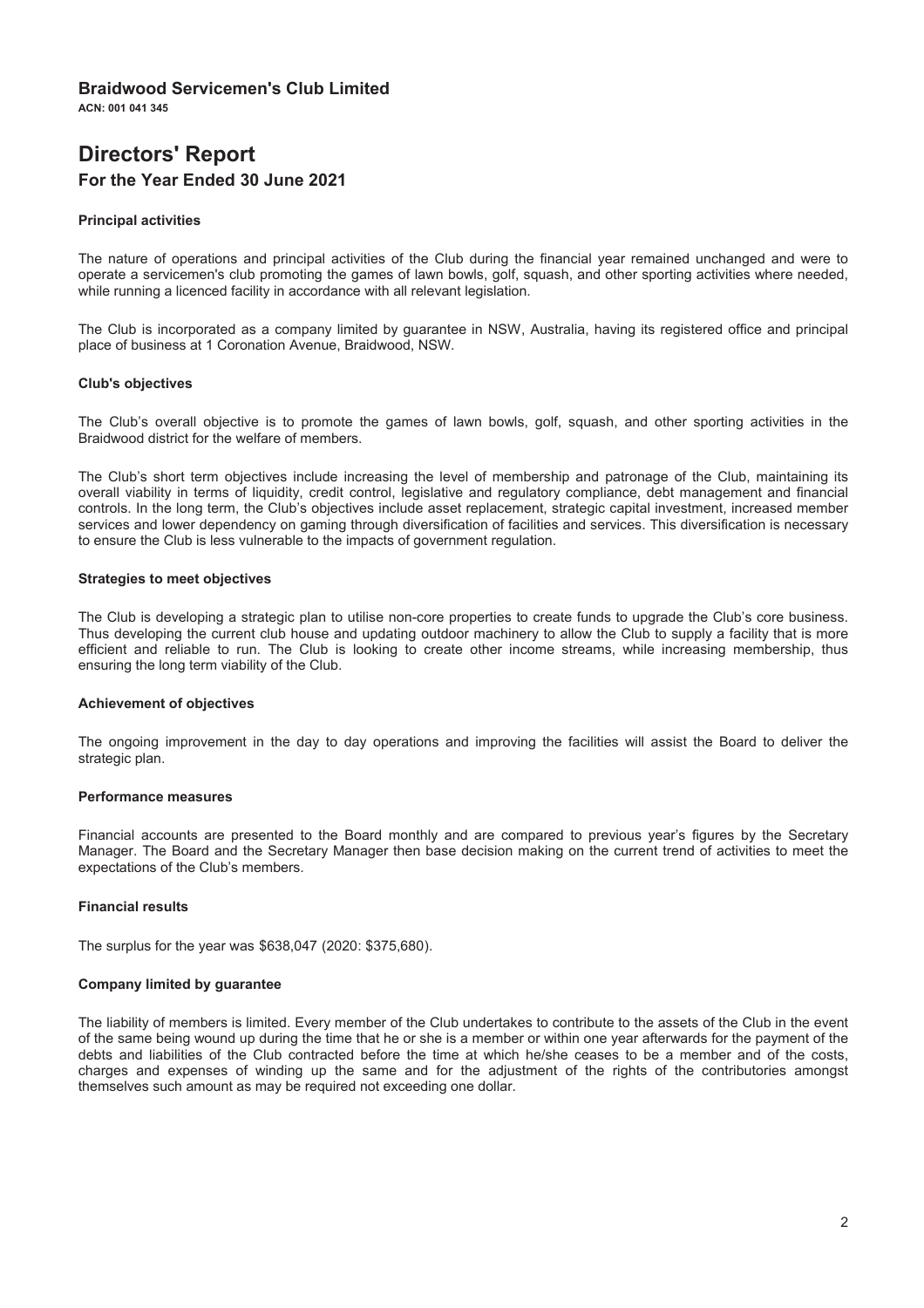ACN: 001 041 345

# **Directors' Report** For the Year Ended 30 June 2021

#### Significant changes in the state of affairs

There have been no significant changes during the year in the state of affairs of the Club.

#### **Dividends**

The Club is a company limited by guarantee and accordingly no shares, debentures or options have been issued by the Club and no dividends have been recommended or paid since the commencement of the financial year.

#### **Directors' benefits**

Other than as disclosed below, since the end of the previous financial year, no Director has received or become entitled to receive a benefit, other than a benefit included in the aggregate amount of emoluments received or due and receivable by Directors shown in the accounts or the fixed salary of a fulltime employee of the Club, by reason of a contract made by the Club or a related corporation with the Director or with a firm of which he/she is a member or with a company in which he/she has a substantial financial interest.

During the year, the Club paid \$1,181 for Management Liability insurance (2020: \$5,665 for Liability and Professional Indemnity insurance). The liabilities insured against include costs and expenses that may be incurred in defending civil or criminal proceedings that may be brought against the officers and Directors of the Club in their capacity as officers and Directors of the Club.

It is also noted that:

- There were no occasions where Directors or top executives reported a financial interest in a hotel in NSW:
- There were no other occasions where Directors reported a material personal interest in a matter relating to the Club's affairs:
- There were no grants made out to an affiliated body of the Club in the past 12 months:
- No employees or Directors undertook overseas travel on behalf of the Club during the year;
- No loans were granted to Directors or employees at any stage during the year;
- No close relatives of Directors or top executives received, or became entitled to receive any remuneration during the year, except for the wages of the partner of Ms K Hansby who is an employee at the Club. This amount was paid at market rates under normal commercial terms:
- No payments equal to or exceeding \$30,000 were paid to any particular consultant during the year;
- The total paid to consultants during the year was \$Nil;
- There was no contract for remuneration approved with a top executive during the year;
- There was no Controlled Contract approved by the Board;
- Total profits made from gaming for the 12 months ended 30 June 2021 were \$757,479;
- The total amount applied to community development and support during the 12 months to 30 June 2021 was \$78.093:
- There were no legal settlements made with any members of the Board or any employees during the year:
- There were no legal fees paid on behalf of the Board or any employees during the year, and;
- No gifts from affiliates or contractors of the Club were received with a total value in excess of \$500.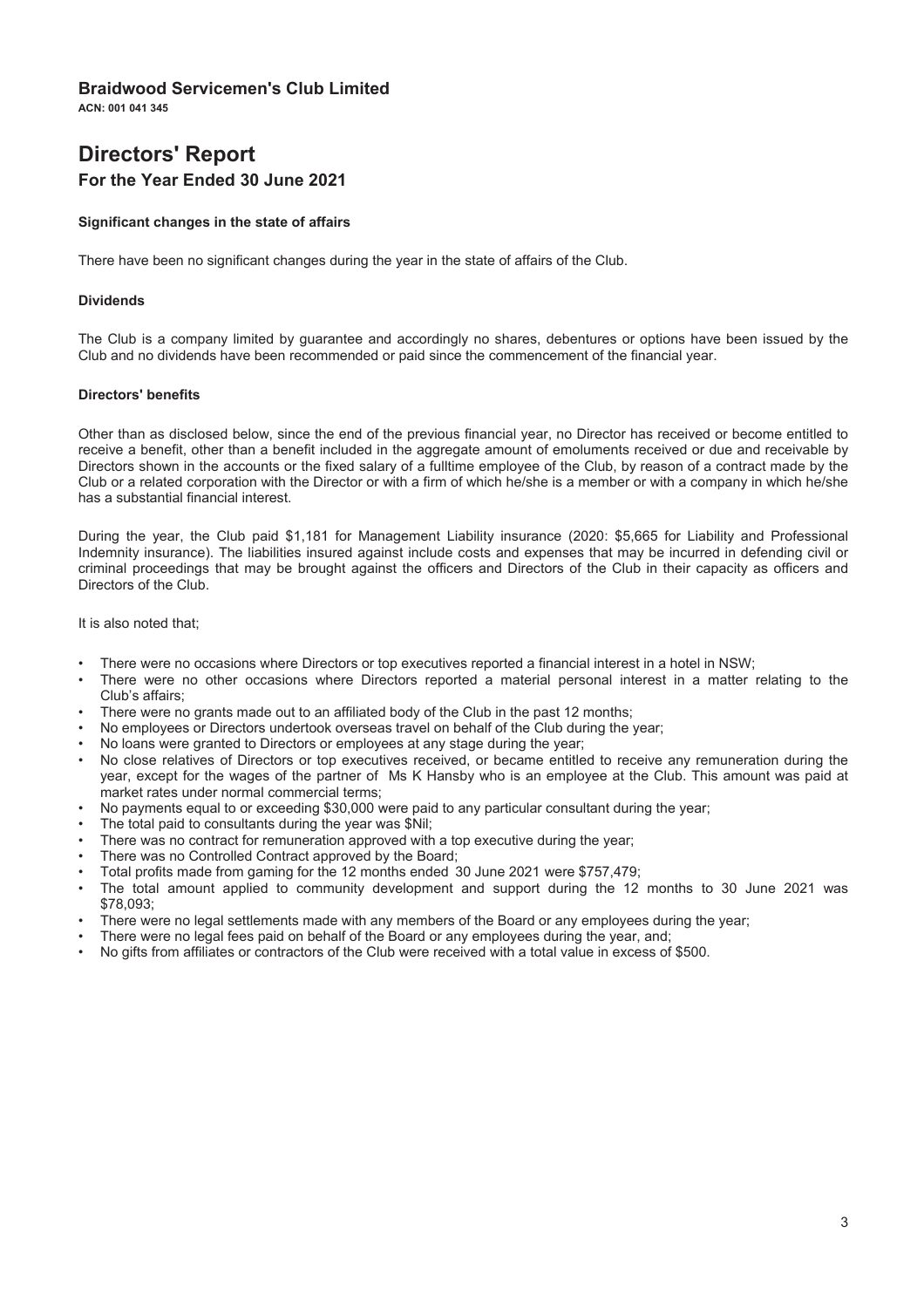ACN: 001 041 345

# **Directors' Report** For the Year Ended 30 June 2021

#### **Meetings of directors**

During the financial year, 8 meetings of Directors (including committees of Directors) were held. Attendances by each Director during the year were as follows:

|                       | <b>Directors' Meetings</b> |                 |
|-----------------------|----------------------------|-----------------|
|                       | Number eligible to attend  | Number attended |
| David Goddard         |                            |                 |
| Barry Osmond          |                            |                 |
| Karen Hansby          |                            |                 |
| Aaron Clarke          |                            |                 |
| Michael Toirkens      | 8                          | 5               |
| <b>Brian Marriott</b> | 8                          |                 |
|                       |                            |                 |

#### Auditor's independence declaration

The auditor's independence declaration in accordance with section 307C of the Corporations Act 2001, for the year ended 30 June 2021 has been received and can be found on page 5 of the financial report.

Signed in accordance with a resolution of the Board of Directors:

Director: Adrillerd

Director: Kreifourby . . . . . . . . .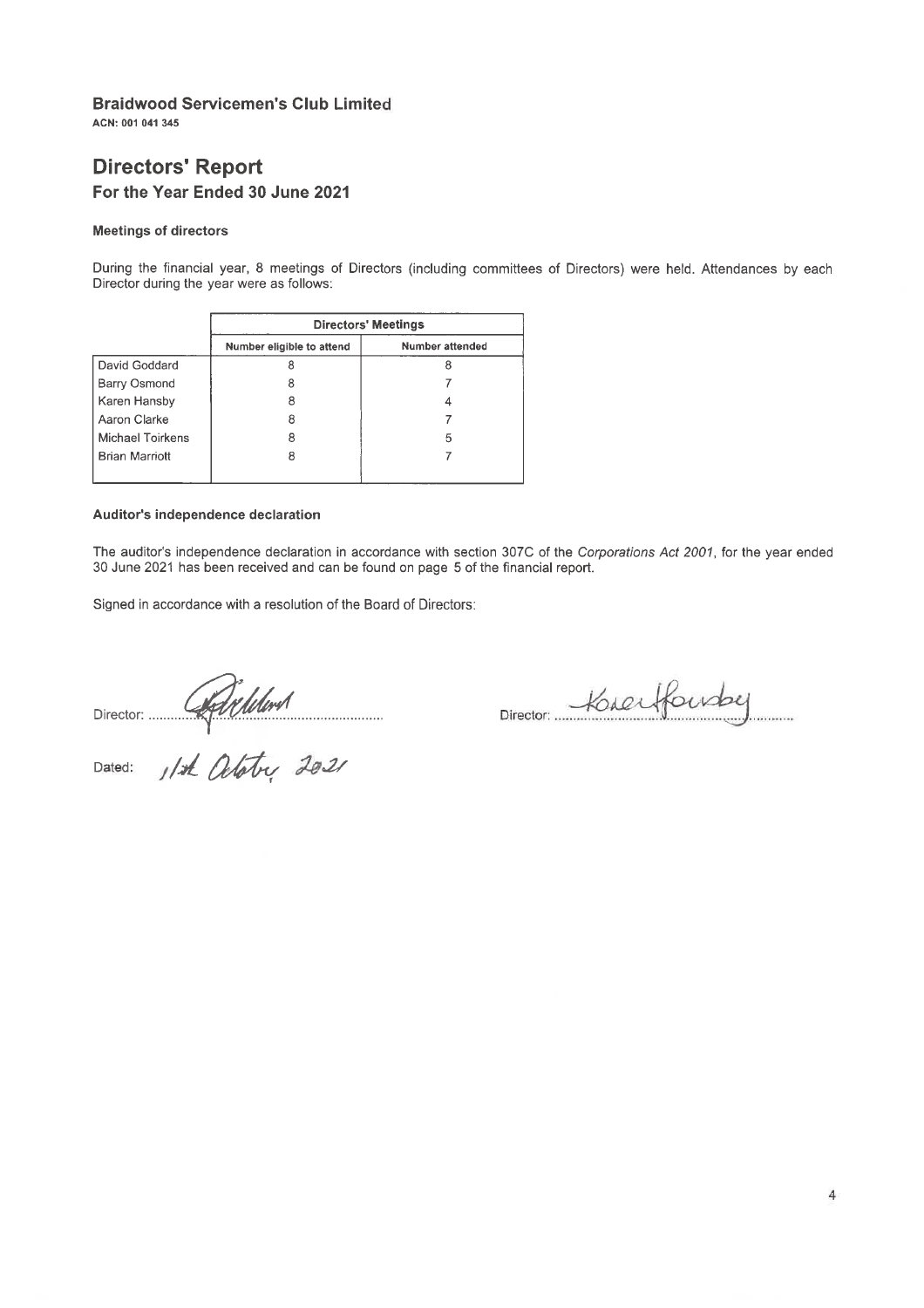

### **Auditor's Independence Declaration Under Section 307C of the Corporations Act 2001 to the Directors of Braidwood Servicemen's Club Limited**

I declare that, to the best of my knowledge and belief, during the year ended 30 June 2021 there have been:

- i. no contraventions of the independence requirements of the Corporations Act 2001 in relation to the audit; and
- ii. no contraventions of any applicable code of professional conduct in relation to the audit.

Cuir Municipal

**Nexia Duesburys (Audit) G J Murphy** Canberra, 11 October 2021 **Partner**

Joury Murry

Nexia Duesburys (Audit) (ABN 21 841 510 270) is a firm of Chartered Accountants. It is affiliated with, but independent from Nexia Australia Pty Ltd. Nexia Australia Pty Ltd is a member of Nexia International, a leading, global network of independent accounting and consulting firms. For more information www.nexia.com.au/legal. Neither Nexia International nor Nexia Australia Pty Ltd provide services to clients

Liability limited by a scheme approved under Professional Standards Legislation.

5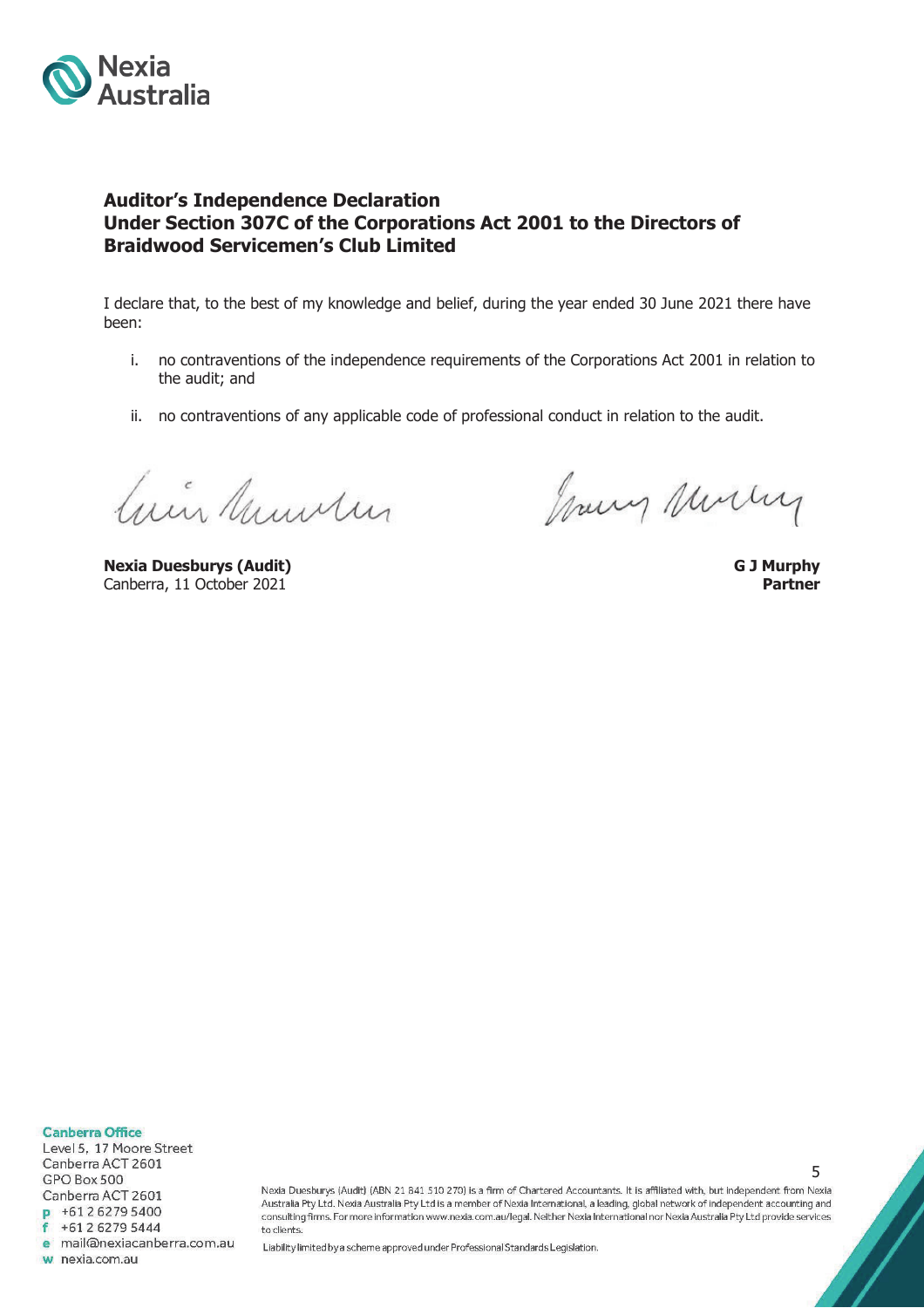ACN: 001 041 345

# **Statement of Comprehensive Income**<br>For the Year Ended 30 June 2021

|                                          | 2021          | 2020          |
|------------------------------------------|---------------|---------------|
| <b>Note</b>                              | \$            | \$            |
| <b>Revenue</b>                           |               |               |
| Associated clubs playing fees            | 55,985        | 33,924        |
| Bar sales                                | 692,083       | 581,232       |
| Function income                          | 10,527        | 6,107         |
| Government assistance                    | 61,501        | 133,226       |
| Grant and other funding                  | 101,000       |               |
| Interest income                          | 6,853         | 6,671         |
| Net Keno commission                      | 7,800         | 10,272        |
| Rebates income                           | 44,155        | 50,850        |
| Rent received                            | 36,017        | 34,283        |
| Poker machine clearances                 | 809,529       | 508,335       |
| Subscriptions received                   | 51,298        | 45,595        |
| Other                                    | 77,854        | 68,835        |
|                                          | 1,954,602     | 1,479,330     |
| Other income                             |               |               |
| Profit on disposal of assets             | 636           | 17,000        |
| <b>Expenses</b>                          |               |               |
| Administration expense                   | 258,211       | 212,381       |
| Associated club expense                  | 69,372        | 65,002        |
| Bar cost of sales                        | 306,351       | 242,428       |
| Bar operating expense                    | 214,555       | 222,080       |
| Finance expense                          | 422           | 36            |
| Club maintenance and running expense     | 296,421       | 226,673       |
| Donations and sponsorships               | 9,593         | 9,060         |
| Member functions and services expense    | 109,580       | 96,970        |
| Poker machine operating expense          | 52,686        | 46,020        |
|                                          | (1, 317, 191) | (1, 120, 650) |
| 3<br>Surplus/(deficit) before income tax | 638,047       | 375,680       |
| 1(a)<br>Income tax expense               |               |               |
| Net surplus/(deficit)                    | 638,047       | 375,680       |
| Total comprehensive income for the year  | 638,047       | 375,680       |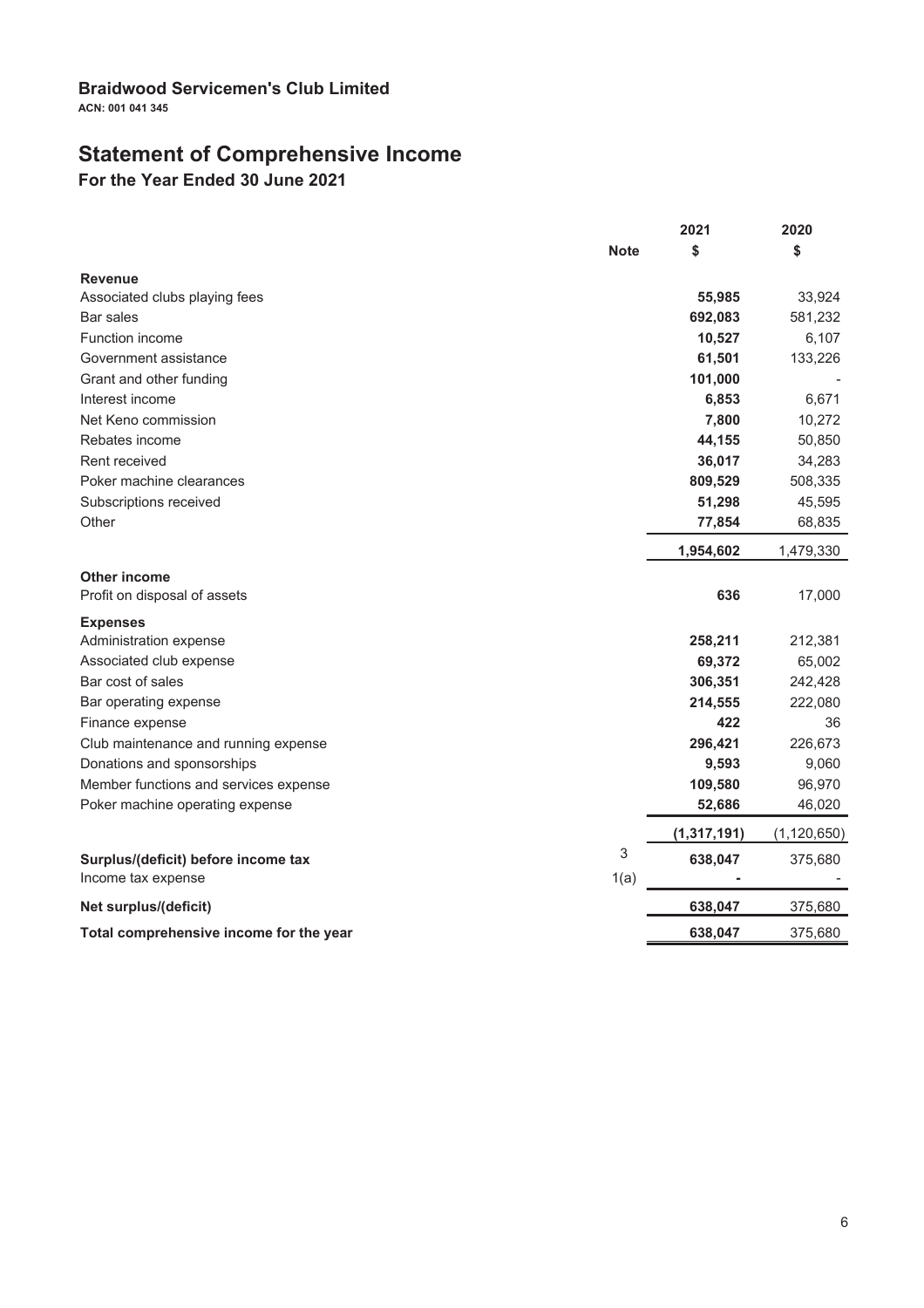# **Statement of Financial Position**

As At 30 June 2021

|                                                  |             | 2021      | 2020      |
|--------------------------------------------------|-------------|-----------|-----------|
|                                                  | <b>Note</b> | \$        | \$        |
| <b>ASSETS</b>                                    |             |           |           |
| <b>CURRENT ASSETS</b>                            |             |           |           |
| Cash and cash equivalents                        | 4           | 377,940   | 150,167   |
| Trade and other receivables                      | 5           | 20,181    | 62,010    |
| Inventories                                      | 6           | 29,998    | 26,129    |
| Other financial assets                           | 7           | 879,252   | 622,517   |
| Other assets                                     | 8           | 39,720    | 25,723    |
| TOTAL CURRENT ASSETS                             |             | 1,347,091 | 886,546   |
| <b>NON-CURRENT ASSETS</b>                        |             |           |           |
| Property, plant and equipment                    | 9           | 1,422,390 | 1,225,032 |
| TOTAL NON-CURRENT ASSETS                         |             | 1,422,390 | 1,225,032 |
| <b>TOTAL ASSETS</b>                              |             | 2,769,481 | 2,111,578 |
| <b>LIABILITIES</b><br><b>CURRENT LIABILITIES</b> |             |           |           |
| Trade and other payables                         | 10          | 39,260    | 45,139    |
| Provisions                                       | 11          | 60,897    | 50,343    |
| <b>Financial liabilities</b>                     | 12          | 68,105    | 51,011    |
| Other liabilities - subscriptions in advance     |             | 25,315    | 23,260    |
| TOTAL CURRENT LIABILITIES                        |             | 193,577   | 169,753   |
| <b>NON-CURRENT LIABILITIES</b>                   |             |           |           |
| Provisions                                       | 11          |           | 3,968     |
| TOTAL NON-CURRENT LIABILITIES                    |             |           | 3,968     |
| <b>TOTAL LIABILITIES</b>                         |             | 193,577   | 173,721   |
| <b>NET ASSETS</b>                                |             | 2,575,904 | 1,937,857 |
| <b>EQUITY</b>                                    |             |           |           |
| Retained earnings                                |             | 2,575,904 | 1,937,857 |
| <b>TOTAL EQUITY</b>                              |             |           | 1,937,857 |
|                                                  |             | 2,575,904 |           |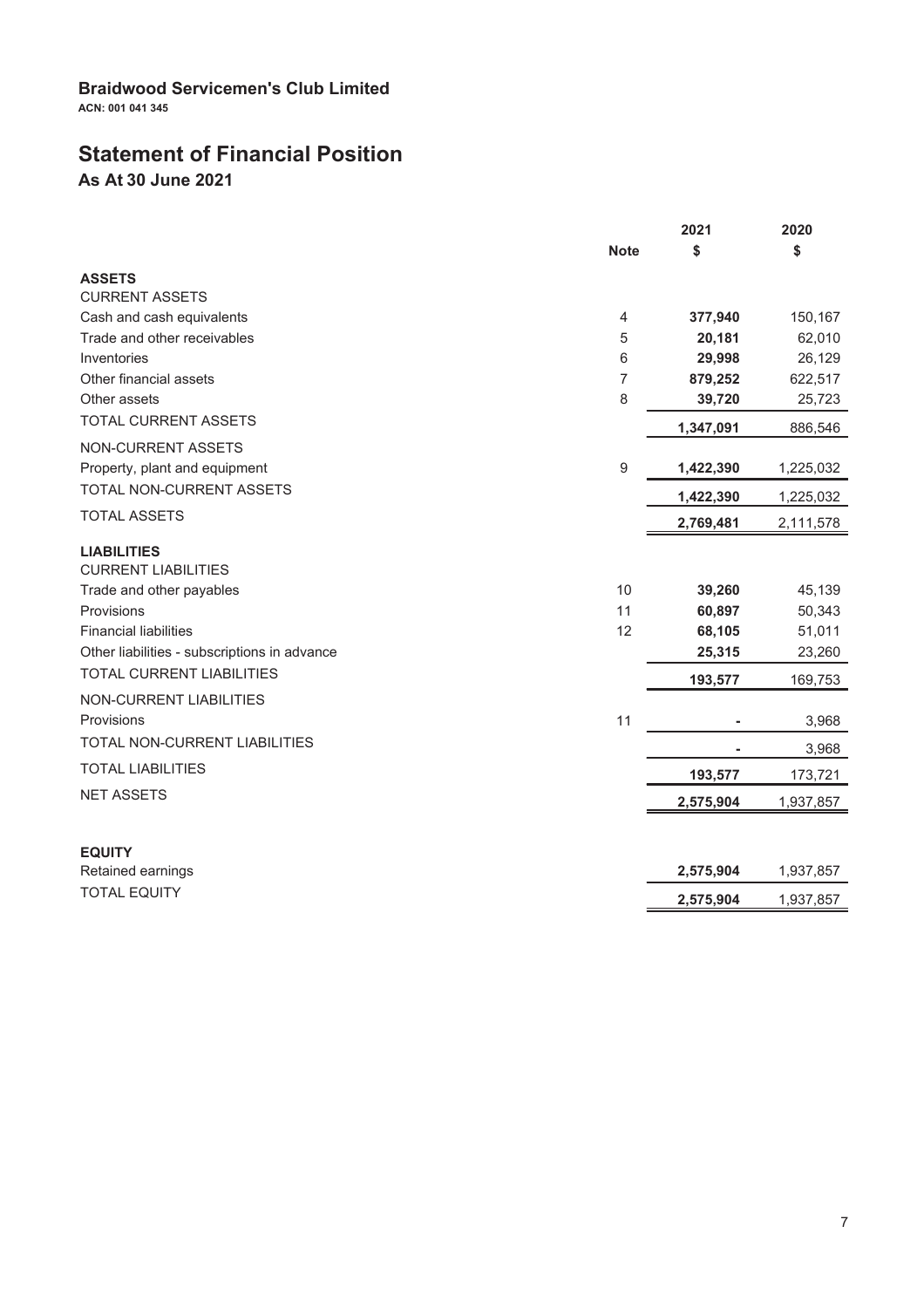# **Statement of Changes in Equity**

For the Year Ended 30 June 2021

2021

|                                         | <b>Retained</b><br>earnings | Total     |
|-----------------------------------------|-----------------------------|-----------|
|                                         |                             | S         |
| Balance at 1 July 2020                  | 1,937,857                   | 1,937,857 |
| Total comprehensive income for the year | 638,047                     | 638,047   |
| Balance at 30 June 2021                 | 2,575,904                   | 2,575,904 |

### 2020

|                                         | <b>Retained</b><br>earnings | Total     |
|-----------------------------------------|-----------------------------|-----------|
|                                         |                             | S         |
| Balance at 1 July 2019                  | 1,562,177                   | 1,562,177 |
| Total comprehensive income for the year | 375,680                     | 375,680   |
| Balance at 30 June 2020                 | 1,937,857                   | 1,937,857 |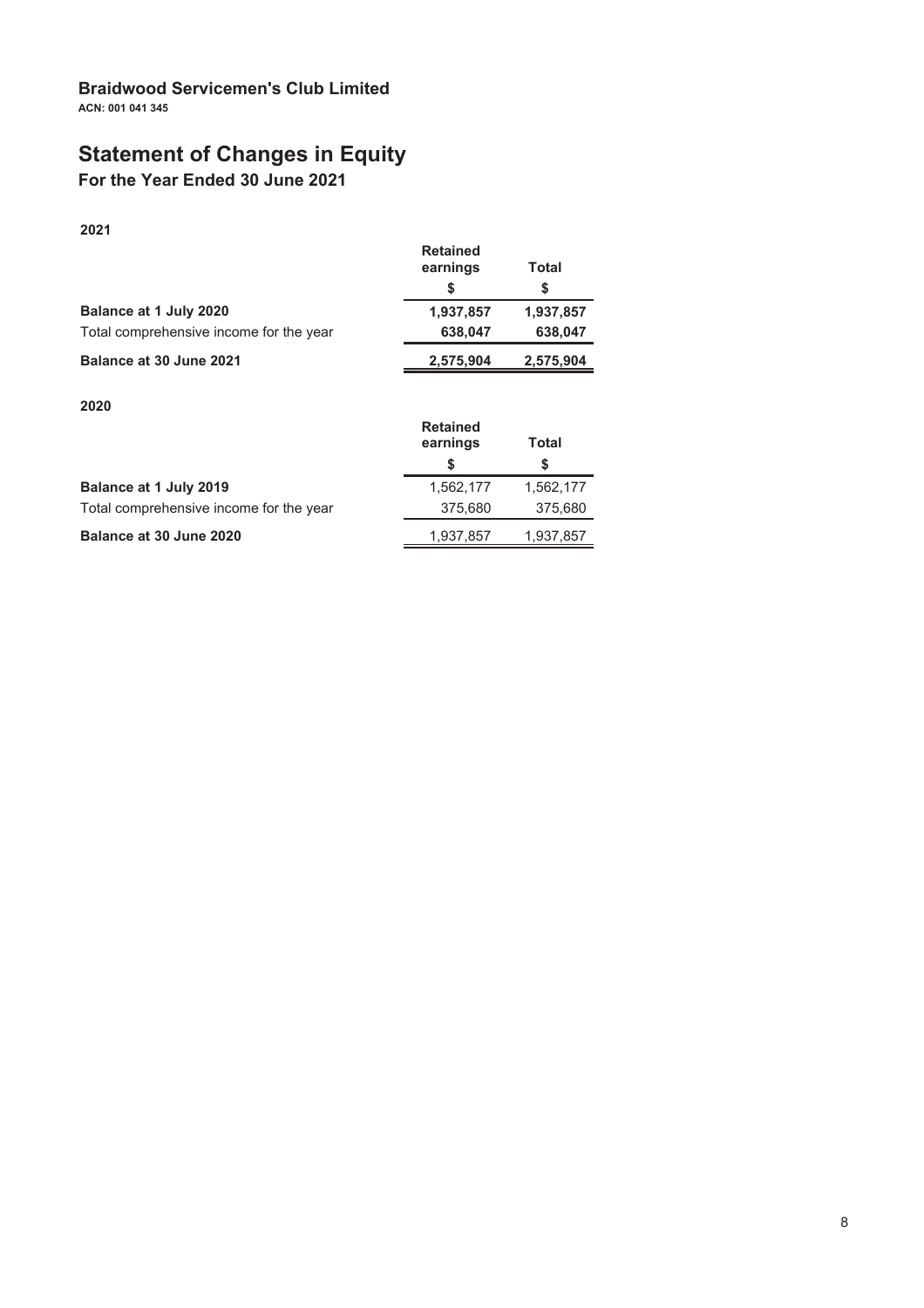ACN: 001 041 345

# **Statement of Cash Flows**

# For the Year Ended 30 June 2021

|                                                              |             | 2021        | 2020          |
|--------------------------------------------------------------|-------------|-------------|---------------|
|                                                              | <b>Note</b> | \$          | \$            |
| <b>CASH FLOWS FROM OPERATING ACTIVITIES:</b>                 |             |             |               |
| Receipts from members, guests and others                     |             | 2,156,247   | 1,543,877     |
| Payments to suppliers and employees                          |             | (1,360,521) | (1, 135, 259) |
| Interest received                                            |             | 6,853       | 6,671         |
| Interest and finance costs paid                              |             | (422)       | (2, 725)      |
| Net cash provided by/(used in) operating activities          |             | 802,157     | 412,564       |
|                                                              |             |             |               |
| <b>CASH FLOWS FROM INVESTING ACTIVITIES:</b>                 |             |             |               |
| Proceeds from sale of plant and equipment                    |             | 636         | 1,000         |
| Purchase of property, plant and equipment (net of trade-ins) |             | (335, 379)  | (417, 324)    |
| Payment for investments                                      |             | (256, 735)  | (96, 411)     |
| Net cash provided by/(used in) investing activities          |             | (591, 478)  | (512, 735)    |
| <b>CASH FLOWS FROM FINANCING ACTIVITIES:</b>                 |             |             |               |
| Proceeds from equipment loans                                |             | 85,044      |               |
| Repayment of equipment loans                                 |             | (18, 492)   |               |
| Proceeds/(repayments) of borrowings                          |             | (49, 458)   | 50,170        |
| Net cash provided by/(used in) financing activities          |             | 17,094      | 50,170        |
|                                                              |             |             |               |
| Net increase/(decrease) in cash and cash equivalents held    |             | 227,773     | (50,001)      |
| Cash and cash equivalents at beginning of year               |             | 150,167     | 200,168       |
| Cash and cash equivalents at end of financial year           | 4           | 377,940     | 150,167       |
|                                                              |             |             |               |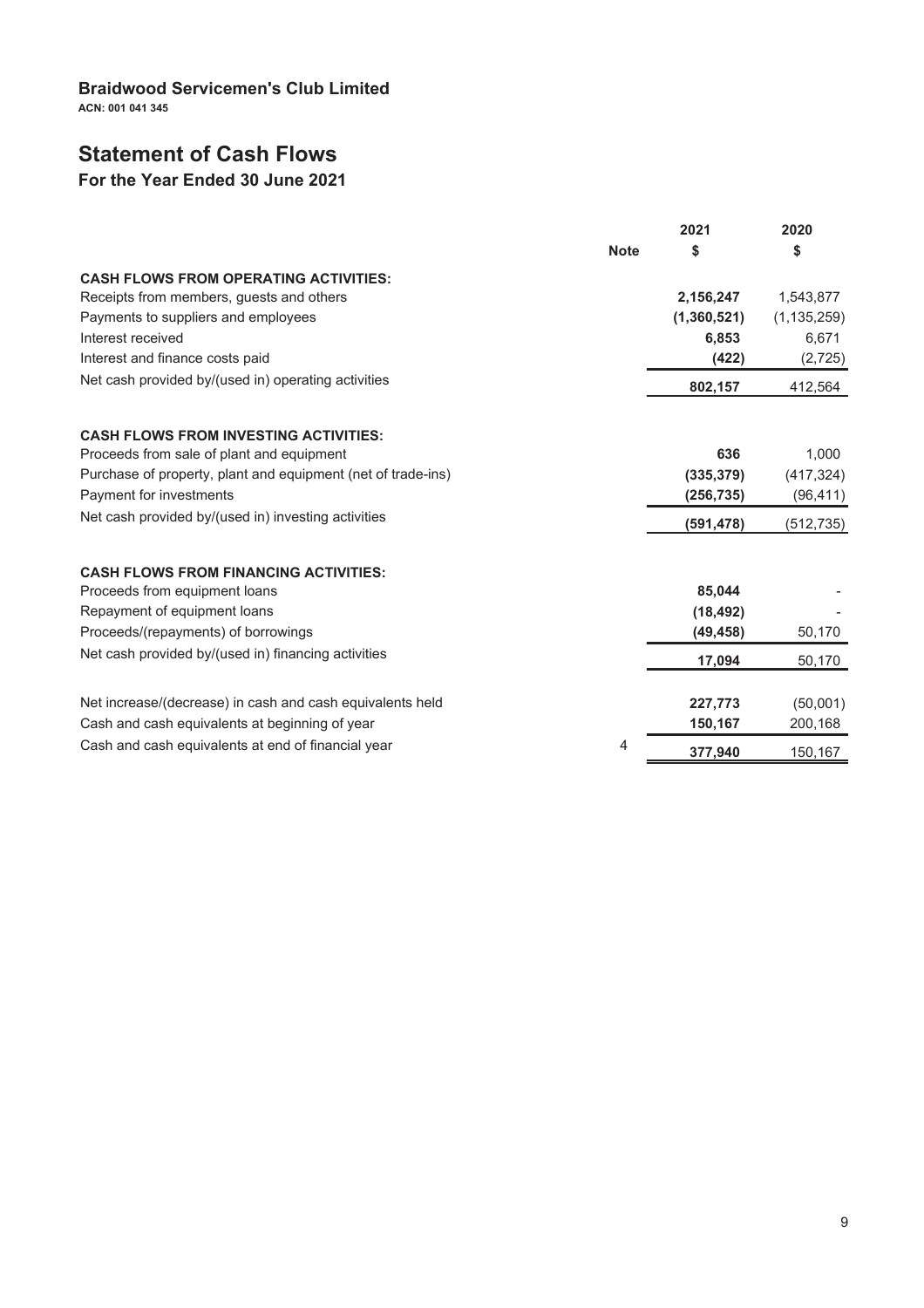# **Notes to the Financial Statements**

### For the Year Ended 30 June 2021

#### $\overline{1}$ **Summary of Significant Accounting Policies**

#### **Basis of Preparation**

The financial statements of Braidwood Servicemen's Club Limited (the Club) are general purpose financial statements that have been prepared in accordance with Australian Accounting Standards (Reduced Disclosure Requirements of the Australian Accounting Standards Board) and the Corporations Act 2001.

The Club is a not-for-profit company limited by quarantee, incorporated and domiciled in Australia. The financial statements cover the Club as an individual entity.

The functional and presentation currency of the Club is Australian dollars. The amounts presented in the financial statements have been rounded to the nearest dollar.

A number of new or revised Australian Accounting Standards are effective for the first time in the current financial year. These standards have had no material impact on the Company.

The financial statements have been prepared on an accruals basis and are based on historical costs modified by the revaluation of selected non-current assets, and financial assets and financial liabilities for which the fair value basis of accounting has been applied.

The following is a summary of the material accounting policies adopted in the preparation of the financial statements. The accounting policies have been consistently applied, unless otherwise stated.

#### **Accounting Policies**

#### $(a)$ Income tax

The Club is exempt from income taxation under the relevant provisions of the Income Tax Assessment Act 1997

#### Inventories  $(b)$

Inventories are measured at the lower of cost and net realisable value. Cost of inventory is determined using the first-in-first-out basis and is net of any rebates and discounts received.

#### $(c)$ Property, plant and equipment

Each class of property, plant and equipment is carried at cost or fair value less, where applicable any accumulated depreciation and impairment losses.

Where a revaluation has been performed, any accumulated depreciation at the date of the revaluation is eliminated against the gross carrying amount of the asset and the net amount is restated to the revalued amount of the asset.

The carrying amount of property, plant and equipment is reviewed at the end of the reporting period to ensure it is not in excess of the recoverable amount from these assets. The recoverable amount is assessed on the basis of the expected net cash flows that will be received from the assets employment and subsequent disposal. The expected net cash flows have been discounted to their present values in determining recoverable amounts.

An asset's carrying amount is written down immediately to its recoverable amount if the asset's carrying amount is greater than its estimated recoverable amount.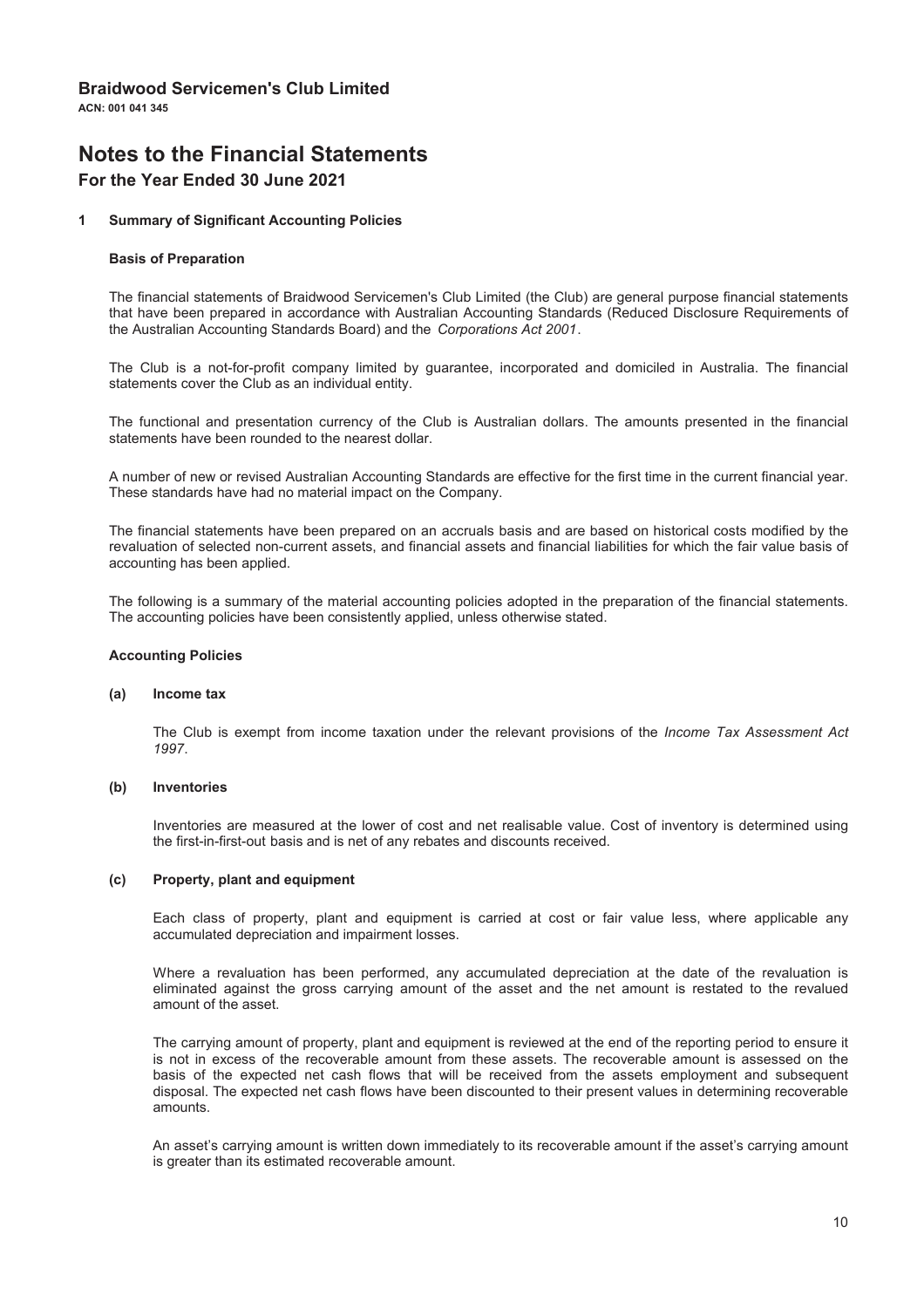# **Notes to the Financial Statements**

### For the Year Ended 30 June 2021

#### **Summary of Significant Accounting Policies (continued)**  $\overline{1}$

#### Property, plant and equipment (continued)  $(c)$

Subsequent costs are included in the asset's carrying amount or recognised as a separate asset, as appropriate, only when it is probable that future economic benefits associated with the item will flow to the Club and the cost of the item can be measured reliably. All other costs (e.g. repairs and maintenance) are charged to the statement of comprehensive income during the financial period in which they are incurred.

Increases in the carrying amount arising on revaluation of assets are credited to a revaluation reserve and recognised in other comprehensive income. Decreases that offset previous increases of the same class of asset are charged against fair value reserves and recognised in other comprehensive income. All other decreases are charged to the profit or loss.

The assets' residual values and useful lives are reviewed, and adjusted if appropriate, at the end of the reporting period.

Gains and losses on disposals are determined by comparing proceeds with the carrying amount. These gains and losses are included in the profit or loss. When revalued assets are sold, amounts included in the revaluation reserve relating to that asset are transferred to retained earnings.

#### **Depreciation**

The depreciable amount of all property, plant and equipment, except for freehold land is depreciated on a straight-line or diminishing value basis from the date that management determine that the asset is available for use.

The depreciation rates used for each class of depreciable asset are shown below:

| <b>Fixed asset class</b><br><b>Depreciation rate</b> |  |
|------------------------------------------------------|--|
| $2.5 - 10\%$                                         |  |
| $6.7 - 50\%$                                         |  |
| $5 - 40%$                                            |  |
| 40%                                                  |  |
| 14.30%                                               |  |
|                                                      |  |

At the end of each annual reporting period, the depreciation method, useful life and residual value of each asset is reviewed. Any revisions are accounted for prospectively as a change in estimate.

#### **Leases**  $(d)$

At inception of a contract, the Club assesses whether a contract is, or contains, a lease. A contract is considered to contain a lease if it allows the Club the right to control the use of an identified asset over a period of time in return for consideration.

Where a contract or arrangement contains a lease, the Club recognises a right-of-use asset and a lease liability at the commencement date of the lease.

A right-of-use asset is initially measured at cost, which is the present value of future lease payments adjusted for any lease payments made at or before the commencement date, plus any make-good obligations and initial direct costs incurred. Lease assets are depreciated using the straight-line method over the shorter of their useful life and the lease term. Periodic adjustments are made for any re-measurements of the lease liabilities and for impairment losses.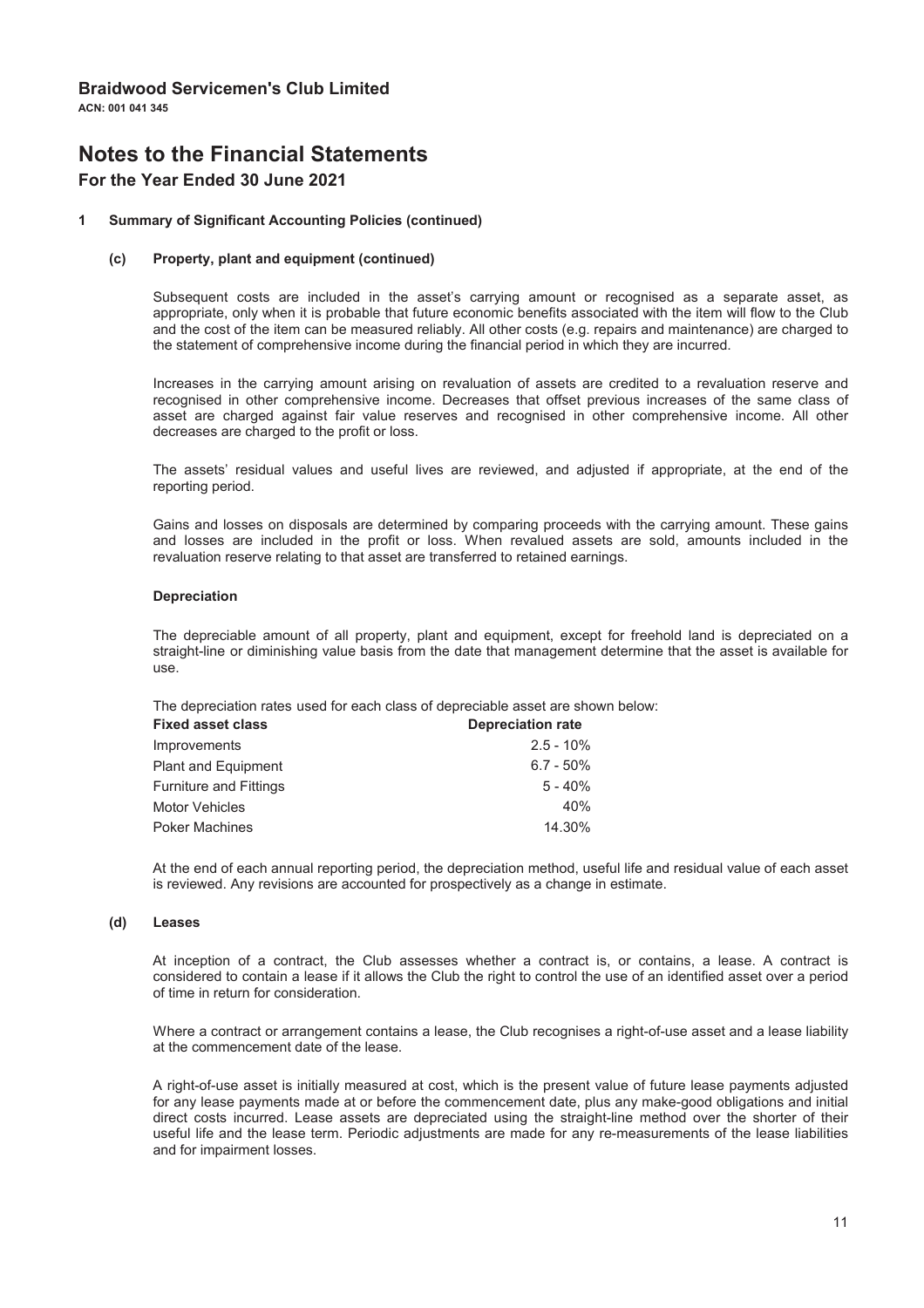# **Notes to the Financial Statements**

### For the Year Ended 30 June 2021

#### $\overline{1}$ **Summary of Significant Accounting Policies (continued)**

#### $(d)$ **Leases (continued)**

Lease liabilities are initially measured at the present value of future minimum lease payments, discounted using the Club's incremental borrowing rate if the rate implicit in the lease cannot be readily determined, and are subsequently measured at amortised cost using the effective interest rate. Minimum lease payments include fixed payments, amounts expected to be paid under a residual value guarantee, the exercise price of purchase options for which the Club is reasonably certain to exercise and incorporate the Club's expectations of lease extension options.

The lease liability is remeasured when there are changes in future lease payments arising from a change in rates, index or lease terms from exercising an extension or termination option. A corresponding adjustment is made to the carrying amount of the lease assets.

Short term leases (lease term of 12 months or less) and leases of low value assets (\$10,000 or less) are recognised as incurred as an expense in the statement of comprehensive income.

#### $(e)$ **Financial instruments**

#### Initial recognition and measurement

Financial assets and financial liabilities are recognised when the Club becomes a party to the contractual provisions to the instrument. For financial assets, this is the date that the Club commits itself to either the purchase or sale of the asset (ie trade date accounting is adopted).

Financial instruments (except for trade receivables) are initially measured at fair value plus transaction costs, except where the instrument is classified "at fair value through profit or loss", in which case transaction costs are expensed to profit or loss immediately. In most circumstances trade receivables are initially measured at the transaction price.

#### **Classification and subsequent measurement**

Financial instruments are subsequently measured at either fair value or amortised cost using the effective interest rate method. The subsequent measurement depends on the classification of the financial instrument as described below.

Fair value represents the amount for which an asset could be exchanged or a liability settled, between knowledgeable, willing parties in an arm's length transaction. Where available, quoted prices in an active market are used to determine fair value. In other circumstances, valuation techniques are adopted.

The effective interest method is used to allocate interest income or interest expense over the relevant period.

#### Financial assets

All recognised financial assets are subsequently measured in their entirety at either amortised cost or fair value, depending on the classification of the financial assets.

Financial assets that meet the following conditions are subsequently measured at amortised cost:

- the financial asset is held within a business model whose objective is to hold financial assets in order to collect contractual cash flows; and
- the contractual terms of the financial asset give rise on specified dates to cash flows that are solely payments of principal and interest on the principal amount outstanding.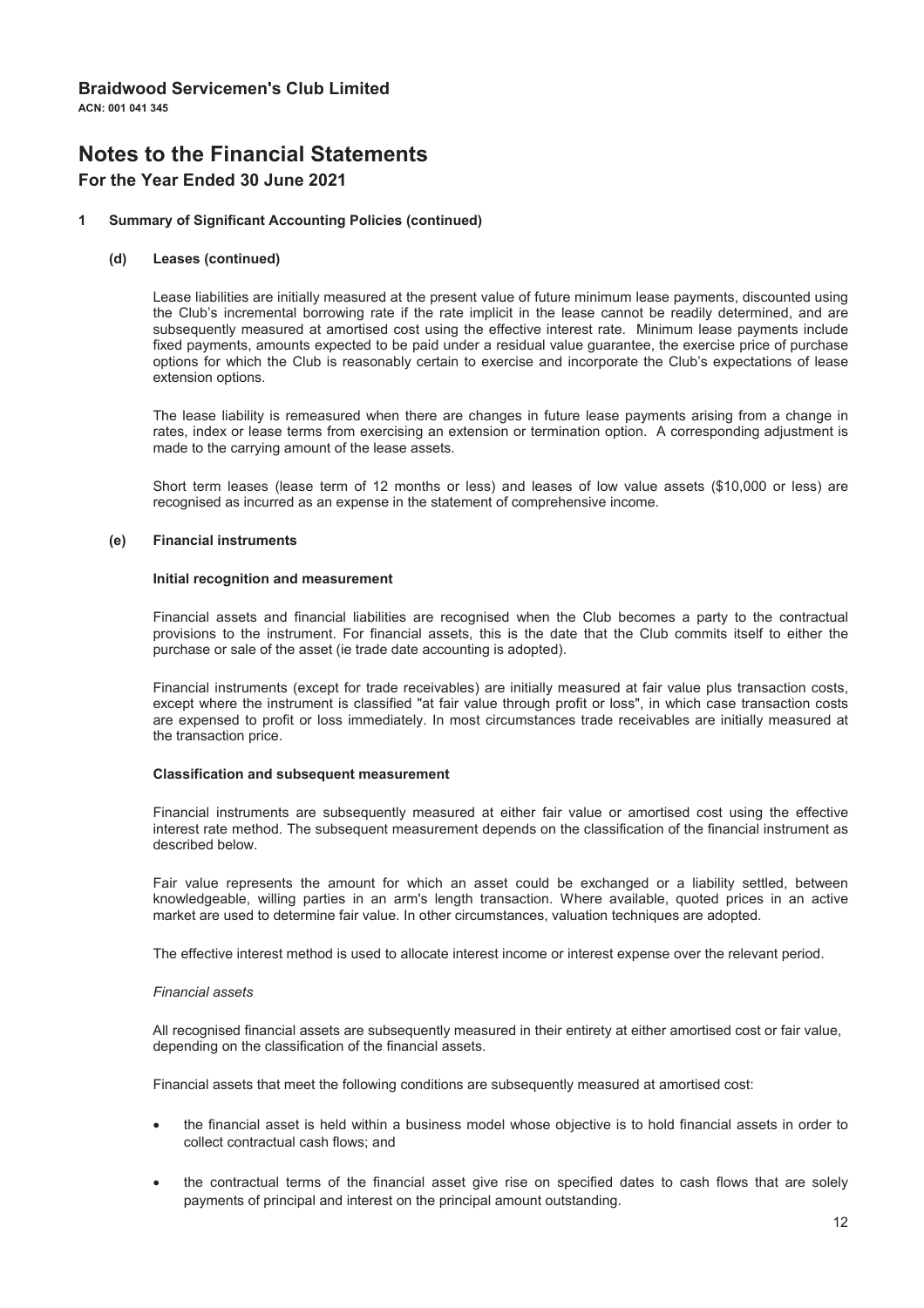# **Notes to the Financial Statements**

### For the Year Ended 30 June 2021

#### $\overline{1}$ **Summary of Significant Accounting Policies (continued)**

#### **Financial instruments (continued)**  $(e)$

Financial assets that meet the following conditions are subsequently measured at fair value through other comprehensive income (FVTOCI):

- the financial asset is held within a business model whose objective is achieved by both collecting contractual cash flows and selling the financial assets; and
- the contractual terms of the financial asset give rise on specified dates to cash flows that are solely payments of principal and interest on the principal amount outstanding.

By default, all other financial assets are subsequently measured at fair value through profit or loss (FVTPL).

Despite the above, the Club may make the following irrevocable election/designation at initial recognition of a financial asset:

- the Club may irrevocably elect to present subsequent changes in fair value of an equity instrument in other comprehensive income if certain criteria are met; and
- the Club may irrevocably designate a financial asset that meets the amortised cost or FVTOCI criteria as  $\bullet$ measured at FVTPL if doing so eliminates or significantly reduces an accounting mismatch.

#### **Financial liabilities**

All financial liabilities are subsequently measured at amortised cost using the effective interest method or at **FVTPI** 

#### Impairment of financial assets

The Club recognises a loss allowance for expected credit losses on financial assets that are measured at amortised cost or at FVTOCI. No impairment loss is recognised for investments in equity instruments. The amount of expected credit losses is updated at each reporting date to reflect changes in credit risk since initial recognition of the respective financial asset.

The Club recognises lifetime expected credit losses for trade receivables. The expected credit losses on these financial assets are estimated based on the Club's historical credit loss experience adjusted for factors that are specific to the debtors, general economic conditions and an assessment of both the current as well as the future direction of conditions at the reporting date, including time value of money where appropriate.

#### $(f)$ Impairment of non-financial assets

At the end of the reporting period, the Club reviews the carrying values of its tangible and intangible assets to determine whether there is any indication that those assets have been impaired. If such an indication exists, the recoverable amount of the asset, being the higher of the asset's fair value less costs to sell and value in use, is compared to the asset's carrying value. Any excess of the asset's carrying value over its recoverable amount is recognised in the profit or loss.

Where it is not possible to estimate the recoverable amount of an individual asset, the recoverable amount of the cash generating unit (CGU) to which the asset belongs is estimated.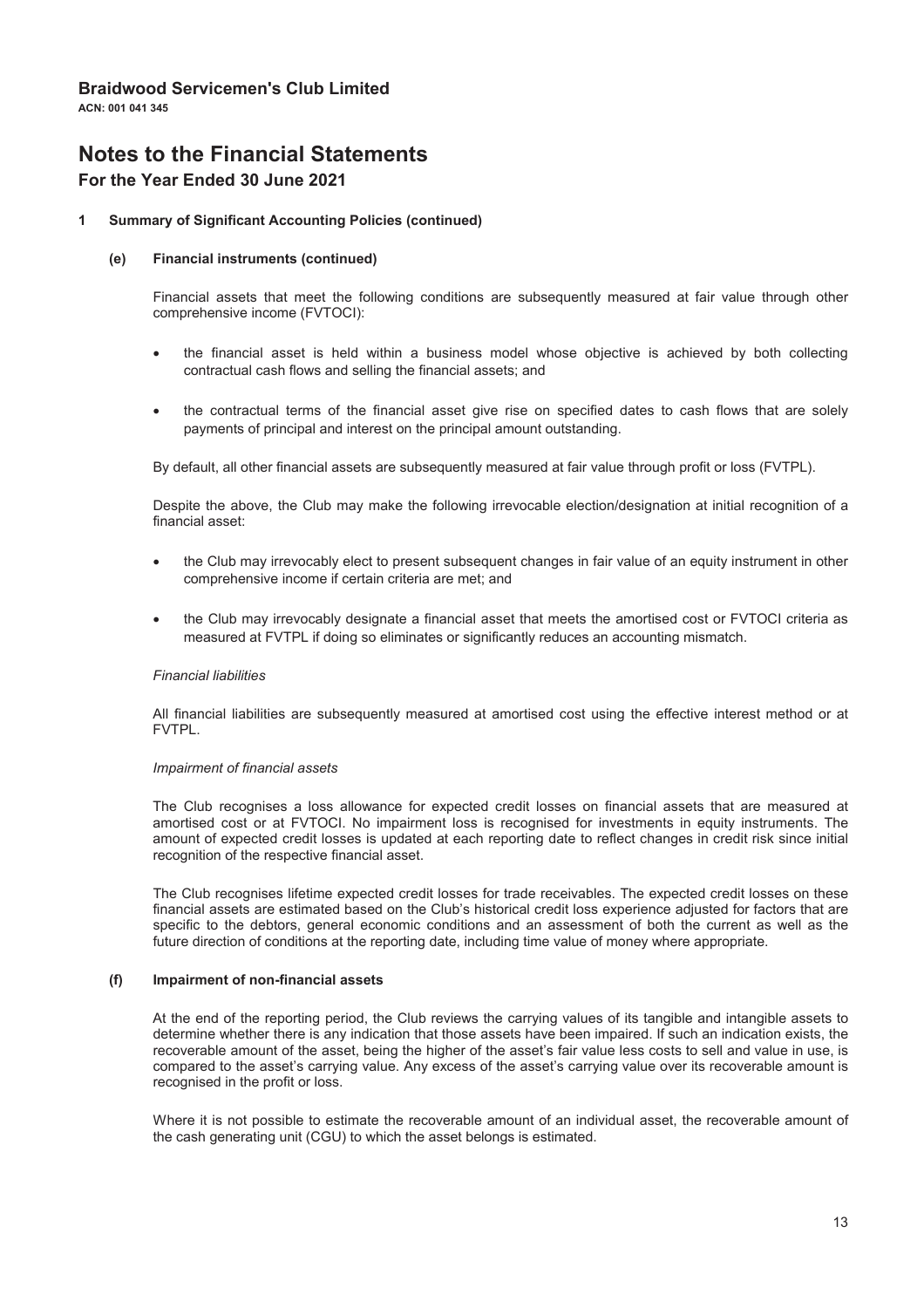# **Notes to the Financial Statements**

### For the Year Ended 30 June 2021

#### $\overline{1}$ **Summary of Significant Accounting Policies (continued)**

#### **Employee benefits**  $(q)$

Provision is made for the Club's liability for employee benefits arising from services rendered by employees to balance date. The benefits expected to be settled within one year to employees for their entitlements have been measured at the amounts expected to be paid including on-costs and are disclosed as current liabilities. Employee benefits payable later than one year are measured at the present value of the estimated future cash outflows to be made in respect of those benefits. In calculating the present value of future cash flows in respect of long service leave, the probability of long service leave being taken is based upon historical data.

#### $(h)$ **Provisions**

Provisions are recognised when the Club has a legal or constructive obligation, as a result of past events, for which it is probable that an outflow of economic benefits will result, and that outflow can be reliably measured.

#### $(i)$ **Cash and cash equivalents**

Cash and cash equivalents include cash on hand, deposits held at call with banks, other short-term highly liquid investments with original maturities of three months or less, and bank overdrafts.

#### Revenue and other income  $(i)$

Revenue is measured at the amount which the Club expects to receive in consideration for satisfying performance obligations to a customer. A performance obligation is the distinct good or service defined within the contract with a customer. The transaction price is allocated to one or more performance obligations contained within the contract, with revenue being recognised as or when the performance obligation is satisfied.

#### Timing of Revenue Recognition

Revenue is recognised either at a point in time or over time, when (or as) the Club satisfies performance obligations by transferring the promised goods or services to its customers.

If the Club satisfies a performance obligation before it receives the consideration, the Club recognises either a contract asset or a receivable in its statement of financial position, depending on whether something other than the passage of time is required before the consideration is due.

Revenue from poker machines is the amount of monies collected from the poker machines, net of the amount paid out as winnings to customers and is recognised as revenue at the time of clearance of the funds.

Revenue from the rendering of a service is recognised when or as performance obligations are met, which is generally upon the delivery of the service to the customers.

Revenue from the sale of goods is recognised upon the delivery of goods to customers.

Interest revenue is recognised on an accruals basis using the effective interest rate method.

Government assistance has been received during the year under the JobKeeper program. Payments under such programs are recognised as revenue once the Club is entitled to receive the payments. A receivable is recognised at year end for any payments that the Club is entitled to that have not been received. Payments received are included as part of 'Government assistance' in the statement of comprehensive income.

All revenue is stated net of the amount of goods and services tax (GST).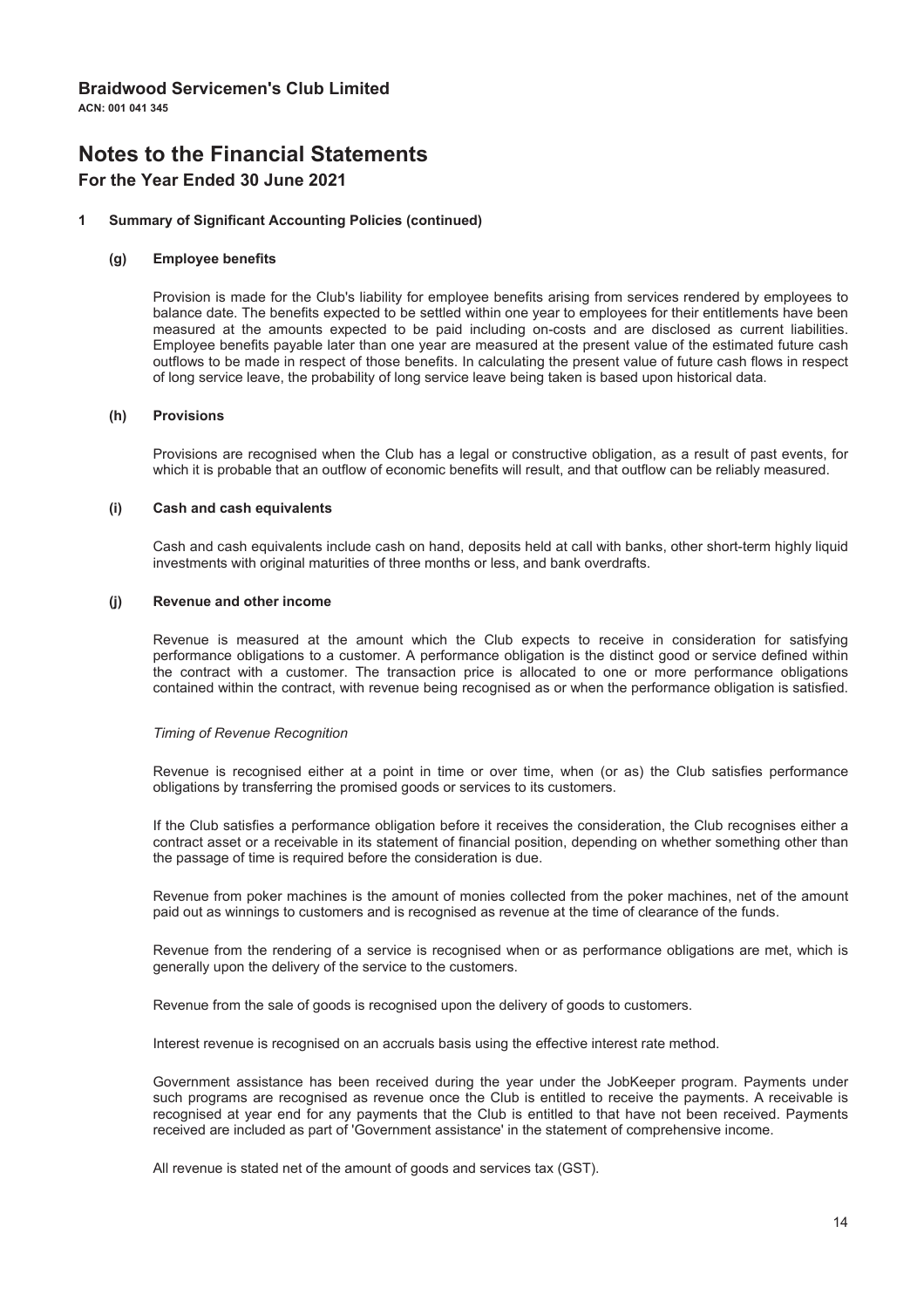# **Notes to the Financial Statements**

### For the Year Ended 30 June 2021

#### **Summary of Significant Accounting Policies (continued)**  $\overline{1}$

#### $(k)$ Goods and services tax (GST)

Revenue, expenses and assets are recognised net of the amount of goods and services tax (GST), except where the amount of GST incurred is not recoverable from the Australian Taxation Office (ATO). In these circumstances the GST is recognised as part of the cost of acquisition of the asset or as part of an item of the expense.

Cash flows are presented in the statement of cash flows on a gross basis, except for the GST component of investing and financing activities, which are disclosed as operating cash flows.

#### **Comparative amounts**  $(1)$

Where required by Accounting Standards, comparative figures have been adiusted to conform to changes in presentation for the current financial year.

#### **Critical Accounting Estimates and Judgments**

The Directors make estimates and judgments during the preparation of these financial statements regarding assumptions about current and future events affecting transactions and balances.

These estimates and judgments are based on the best information available at the time of preparing the financial statements, however as additional information is known then the actual results may differ from the estimates.

The Directors do not believe that there were any significant estimates or judgments used in the development of the financial statements that give rise to a significant risk of material adjustment in the future.

#### $\mathbf{\Omega}$ **Members' Guarantee**

The liability of members is limited. Every member of the Club undertakes to contribute to the assets of the Club in the event of the same being wound up during the time that he or she is a member or within one year afterwards for the payment of the debts and liabilities of the Club contracted before the time at which he/she ceases to be a member and of the costs, charges and expenses of winding up the same and for the adjustment of the rights of the contributories amongst themselves such amount as may be required not exceeding one dollar.

#### $\overline{\mathbf{z}}$ **Result for the Year**

#### **Expenses**

|                                                                                     | 2021    | 2020    |
|-------------------------------------------------------------------------------------|---------|---------|
|                                                                                     | S       | S       |
| Surplus/(deficit) for the year has been arrived at after the following<br>expenses: |         |         |
| Employee benefits expense                                                           | 403.737 | 366.976 |
| Superannuation                                                                      | 37.749  | 30.545  |
| Depreciation                                                                        | 138.021 | 90.878  |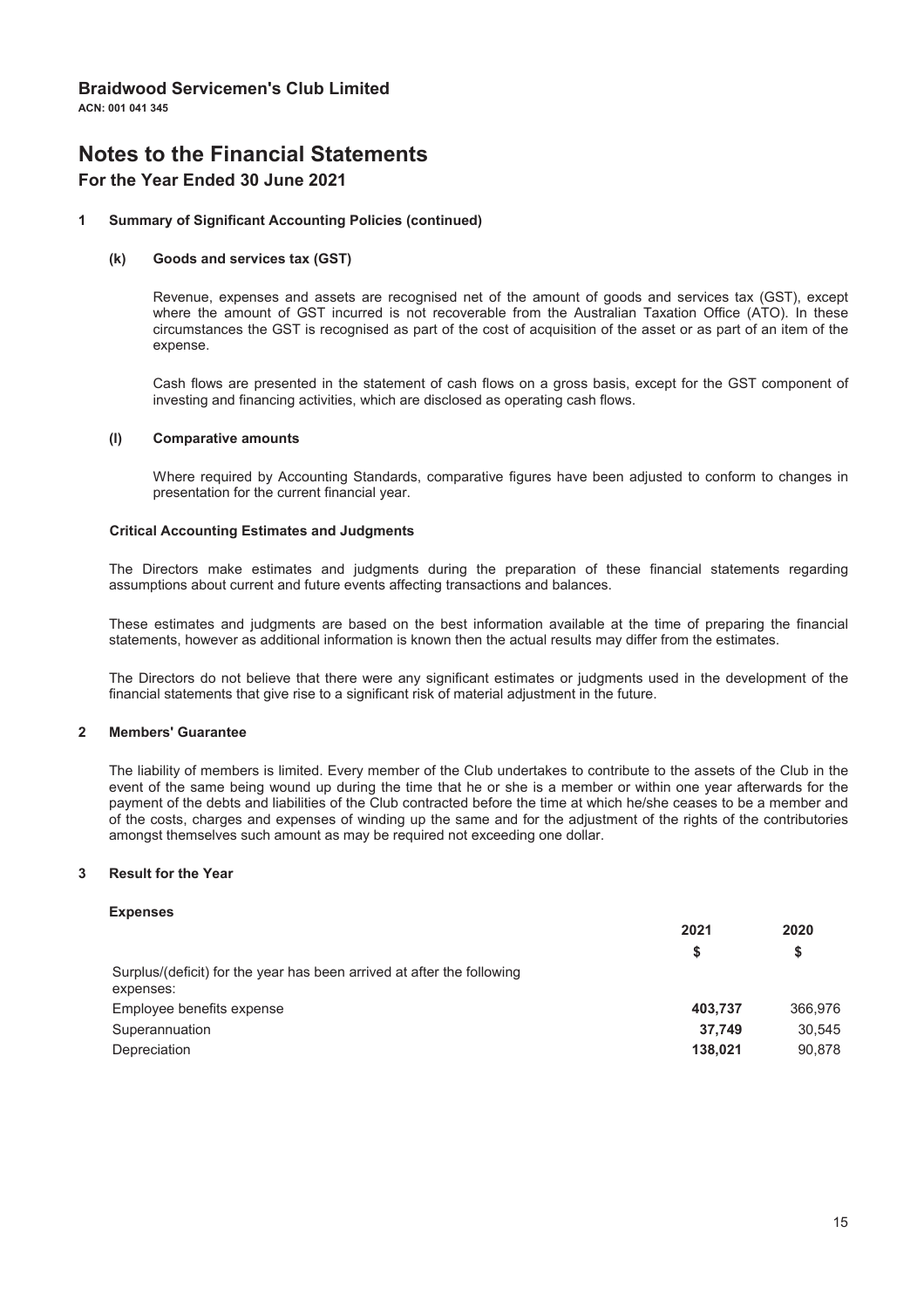# **Notes to the Financial Statements**

For the Year Ended 30 June 2021

#### $\overline{\mathbf{4}}$ **Cash and Cash Equivalents**

|                         |                                    | 2021<br>\$ | 2020<br>\$ |
|-------------------------|------------------------------------|------------|------------|
|                         | Cash on hand                       | 35,000     | 42,743     |
|                         | Cash at bank                       | 342,940    | 107,424    |
|                         |                                    | 377,940    | 150,167    |
| $\overline{\mathbf{5}}$ | <b>Trade and Other Receivables</b> |            |            |
|                         |                                    | 2021       | 2020       |
|                         |                                    | \$         | \$         |
|                         | Trade debtors                      | 2,181      | 2,655      |
|                         | Accrued income                     | 18,000     | 59,355     |
|                         |                                    | 20,181     | 62,010     |
| 6                       | <b>Inventories</b>                 |            |            |
|                         |                                    | 2021       | 2020       |
|                         |                                    | \$         | \$         |
|                         | Stock on hand                      | 29,998     | 26,129     |
| $\overline{7}$          | <b>Other Financial Assets</b>      |            |            |
|                         |                                    | 2021       | 2020       |
|                         |                                    | \$         | \$         |
|                         | Term deposits                      | 879,252    | 622,517    |

The term deposits have initial terms to maturity of between 3 and 6 months with interest rates between 0.10% to  $0.35%$ .

#### 8 Other assets

|             | 2021   | 2020   |
|-------------|--------|--------|
|             |        | -S     |
| Prepayments | 39,720 | 25,723 |
|             |        |        |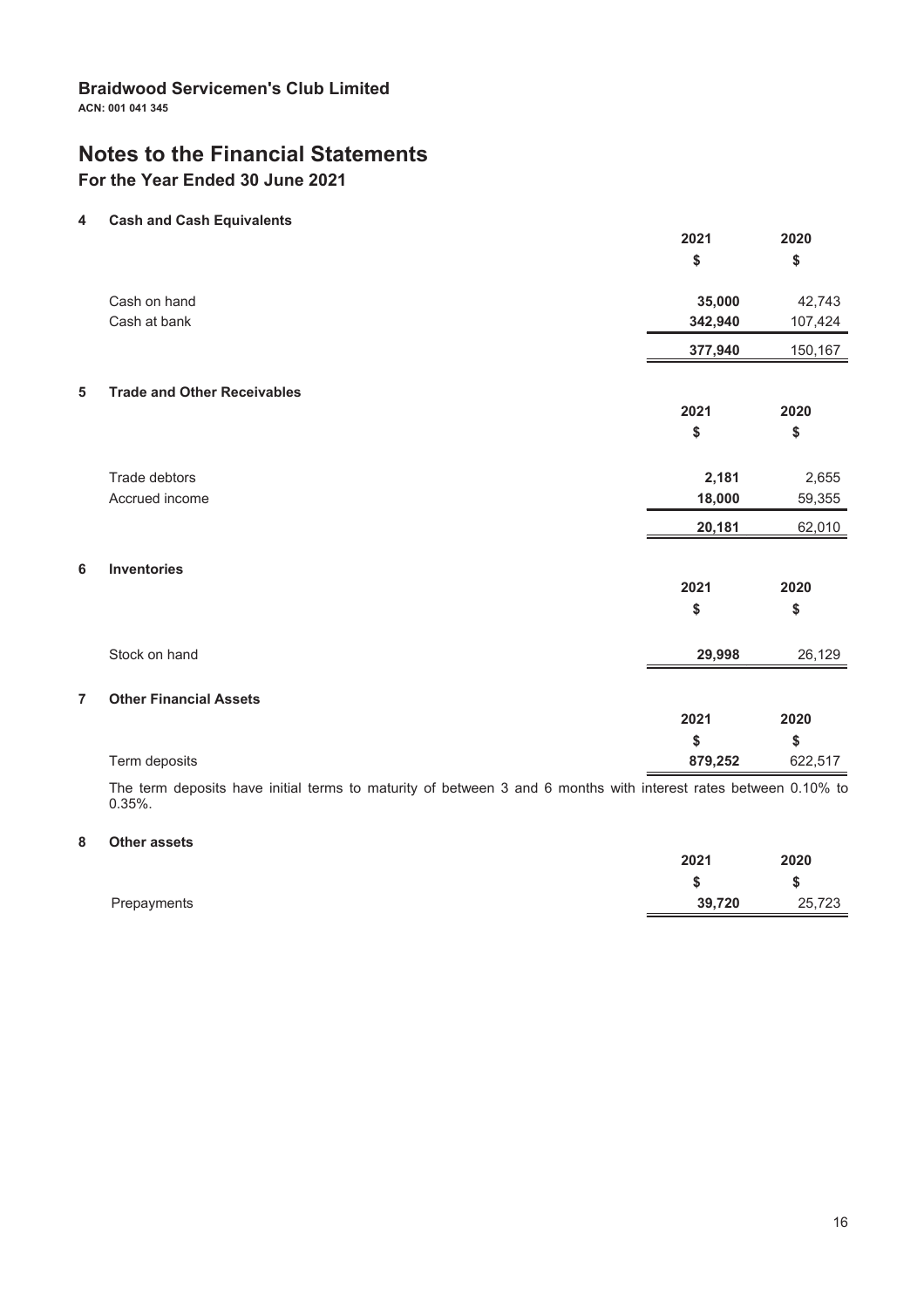# **Notes to the Financial Statements**

For the Year Ended 30 June 2021

### 9 Property, Plant and Equipment

|                          | 2021       | 2020       |
|--------------------------|------------|------------|
|                          | \$         | \$         |
| Freehold land            |            |            |
| At cost                  | 183,685    | 183,685    |
| Improvements             |            |            |
| At cost                  | 1,365,185  | 1,236,297  |
| Accumulated depreciation | (644, 762) | (611, 726) |
|                          | 720,423    | 624,571    |
| Plant and equipment      |            |            |
| At cost                  | 595,455    | 521,169    |
| Accumulated depreciation | (390, 785) | (344, 881) |
|                          | 204,670    | 176,288    |
| Furniture and fittings   |            |            |
| At cost                  | 186,308    | 178,817    |
| Accumulated depreciation | (92, 773)  | (65, 101)  |
|                          | 93,535     | 113,716    |
| Motor vehicles           |            |            |
| At cost                  | 20,000     | 20,000     |
| Accumulated depreciation | (19, 638)  | (19, 398)  |
|                          | 362        | 602        |
| Poker machines           |            |            |
| At cost                  | 347,390    | 222,676    |
| Accumulated depreciation | (127, 675) | (96, 506)  |
|                          | 219,715    | 126,170    |
|                          | 1,422,390  | 1,225,032  |

#### **Movements in Carrying Amounts**

Movement in the carrying amounts for each class of property, plant and equipment between the beginning and the end of the current financial year:

|                                  | Land    | <b>Improvements</b> | <b>Plant and</b><br>Equipment | <b>Furniture</b><br>and Fittings | <b>Motor</b><br><b>Vehicles</b> | Poker<br><b>Machines</b> | Total      |
|----------------------------------|---------|---------------------|-------------------------------|----------------------------------|---------------------------------|--------------------------|------------|
|                                  | \$      |                     |                               | \$                               |                                 |                          |            |
| Year ended 30 June 2021          |         |                     |                               |                                  |                                 |                          |            |
| Balance at the beginning of year | 183.685 | 624.571             | 176.288                       | 113.716                          | 602                             | 126.170                  | 1,225,032  |
| Additions                        | ٠       | 128.888             | 74.286                        | 7.491                            | ۰                               | 124.714                  | 335,379    |
| Depreciation                     | ٠       | (33.036)            | (45.904)                      | (27, 672)                        | (240)                           | (31, 169)                | (138, 021) |
| Balance at the end of the year   | 183.685 | 720.423             | 204.670                       | 93.535                           | 362                             | 219.715                  | 1,422,390  |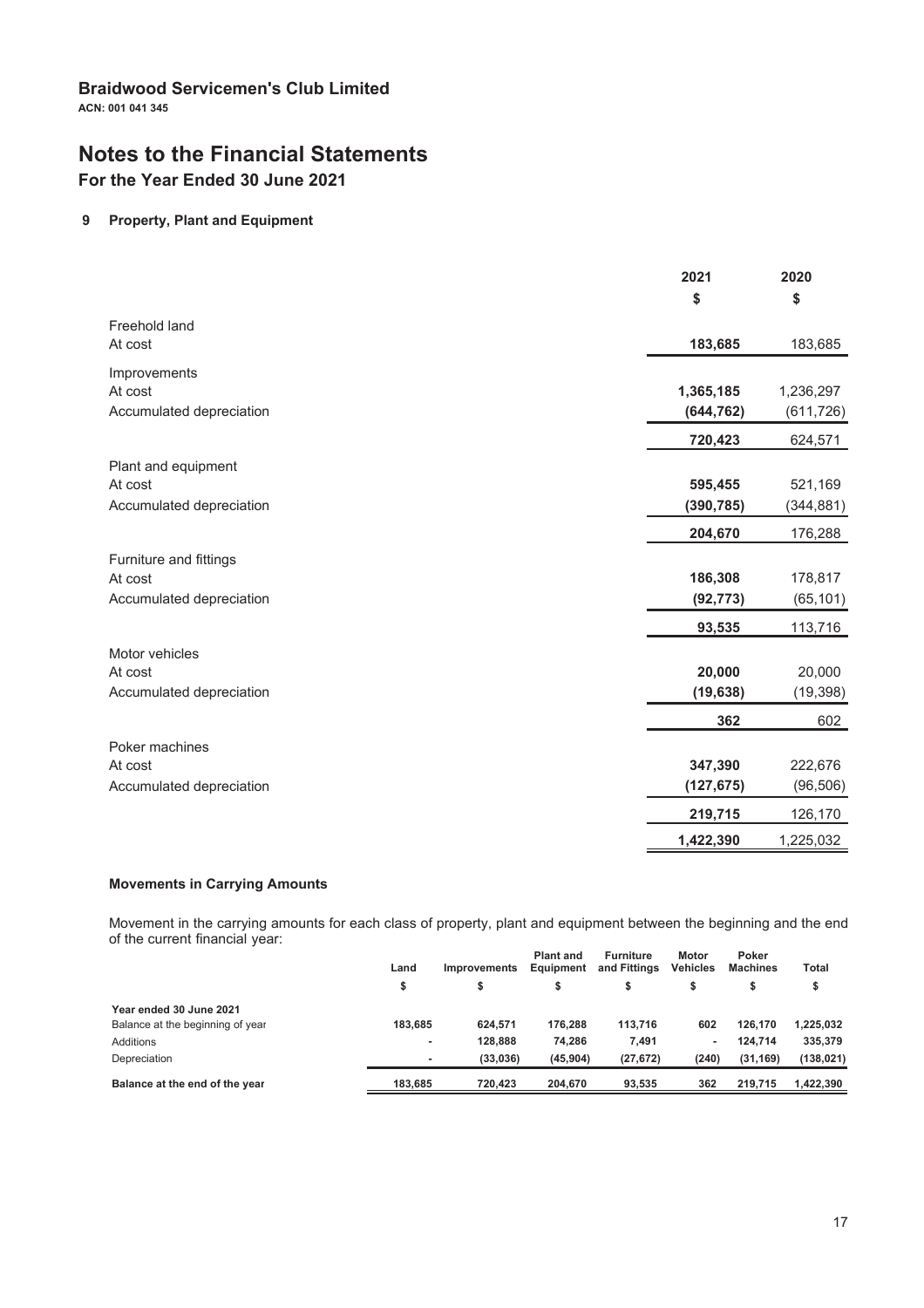# **Notes to the Financial Statements**

### For the Year Ended 30 June 2021

### 10 Trade and Other Payables

|    | <b>Have and Other Fayables</b>   | 2021   | 2020   |
|----|----------------------------------|--------|--------|
|    |                                  | \$     | \$     |
|    | <b>CURRENT</b>                   |        |        |
|    | Trade creditors and accruals     | 39,260 | 45,139 |
| 11 | <b>Provisions</b>                |        |        |
|    |                                  | 2021   | 2020   |
|    |                                  | \$     | \$     |
|    | <b>CURRENT</b>                   |        |        |
|    | Provision for annual leave       | 27,625 | 23,966 |
|    | Provision for long service leave | 33,272 | 26,377 |
|    |                                  | 60,897 | 50,343 |
|    | NON-CURRENT                      |        |        |
|    | Provision for long service leave |        | 3,968  |
| 12 | <b>Financial Liabilities</b>     |        |        |
|    |                                  | 2021   | 2020   |
|    |                                  | \$     | \$     |
|    | <b>CURRENT</b>                   |        |        |
|    | Equipment loans                  | 66,552 |        |
|    | Mortgage loan                    | 1,553  | 51,011 |
|    |                                  | 68,105 | 51,011 |

#### **Finance facilities**

On 26 May 2014 the Club entered into an agreement to borrow \$175,000 which was partially drawn down and subsequently repaid. The balance at 30 June 2021 was \$1,553 with funds available for redraw of \$173,447. The loan is secured by a registered mortgage over 4A Victory Street Braidwood. The loan is subject to variable interest rates.

Equipment loans are related to poker machines. The loans commenced on 15 January 2021 and 15 June 2021 for a period of 12 months with a fixed instalment plan and are interest free.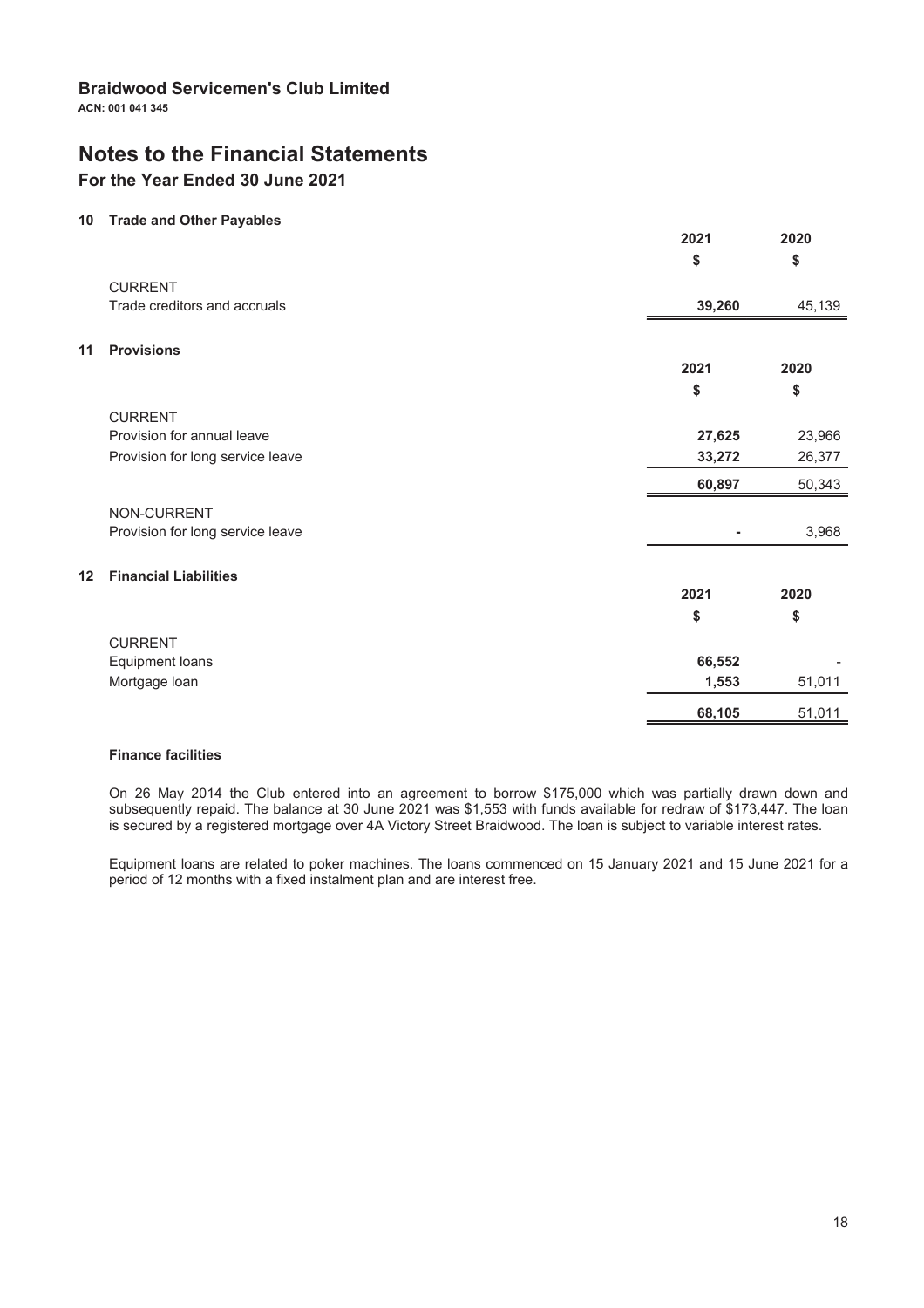# **Notes to the Financial Statements**

# For the Year Ended 30 June 2021

#### 13 Financial Instruments

The Club's financial instruments consist mainly of deposits with banks, short term investments and accounts receivable and payable.

The carrying amounts for each category of financial instruments, measured in accordance with AASB 9: Financial Instruments as detailed in the accounting policies to these financial statements, are as follows:

|                                         | 2021      | 2020    |
|-----------------------------------------|-----------|---------|
|                                         | \$        | \$      |
| <b>Financial Assets</b>                 |           |         |
| Financial assets at amortised cost      |           |         |
| Cash and cash equivalents<br>4          | 377,940   | 150,167 |
| 5<br>Trade and other receivables        | 20,181    | 62,010  |
| 7<br>Term deposits                      | 879,252   | 622,517 |
| <b>Total financial assets</b>           | 1,277,373 | 834,694 |
|                                         |           |         |
| <b>Financial Liabilities</b>            |           |         |
| Financial liabilities at amortised cost |           |         |
| 10<br>Trade creditors and accruals      | 39,260    | 45,139  |
| <b>Financial liabilities</b><br>12      | 68,105    | 51,011  |

#### 14 Key Management Personnel Disclosures

Key management personnel is defined by AASB 124 "Related Party Disclosures" as those persons having authority and responsibility for planning, directing and controlling the activities of the Club, directly or indirectly, including any director of the Club. The aggregate remuneration paid or payable to key management personnel during the financial year was \$96,596 (2020: \$92,206).

The amounts paid and payable to employees of the Club during the 12 month period were \$441,486 (2020: \$397,521). There was no employee (2020: nil) who received, or was entitled to receive remuneration in excess of \$100,000. It is also noted that no employees or Directors of the Club undertook overseas travel on behalf of the Club during the year.

In addition to the above remuneration, the Club paid \$1,181 for Management Liability insurance (2020: \$5,665 for Liability and Professional Indemnity insurance, which includes Directors' and Officers' insurance).

#### **15 Related Parties**

Key management personnel may transact with the Club from time to time on normal terms and conditions that are no more favourable than those available to other members of the Club. The types of transactions involved include gaming and the purchase of food, beverages and membership. The transactions are settled at the time of the transaction, and no amounts are owing to the Club at year end in respect of these transactions. The total value of these transactions is low and is considered by the Club to be insignificant.

During the year payments were made to the partner of a director as an employee of the Club. Total wages paid to this employee during the year were \$34,731 (2020: \$27,804).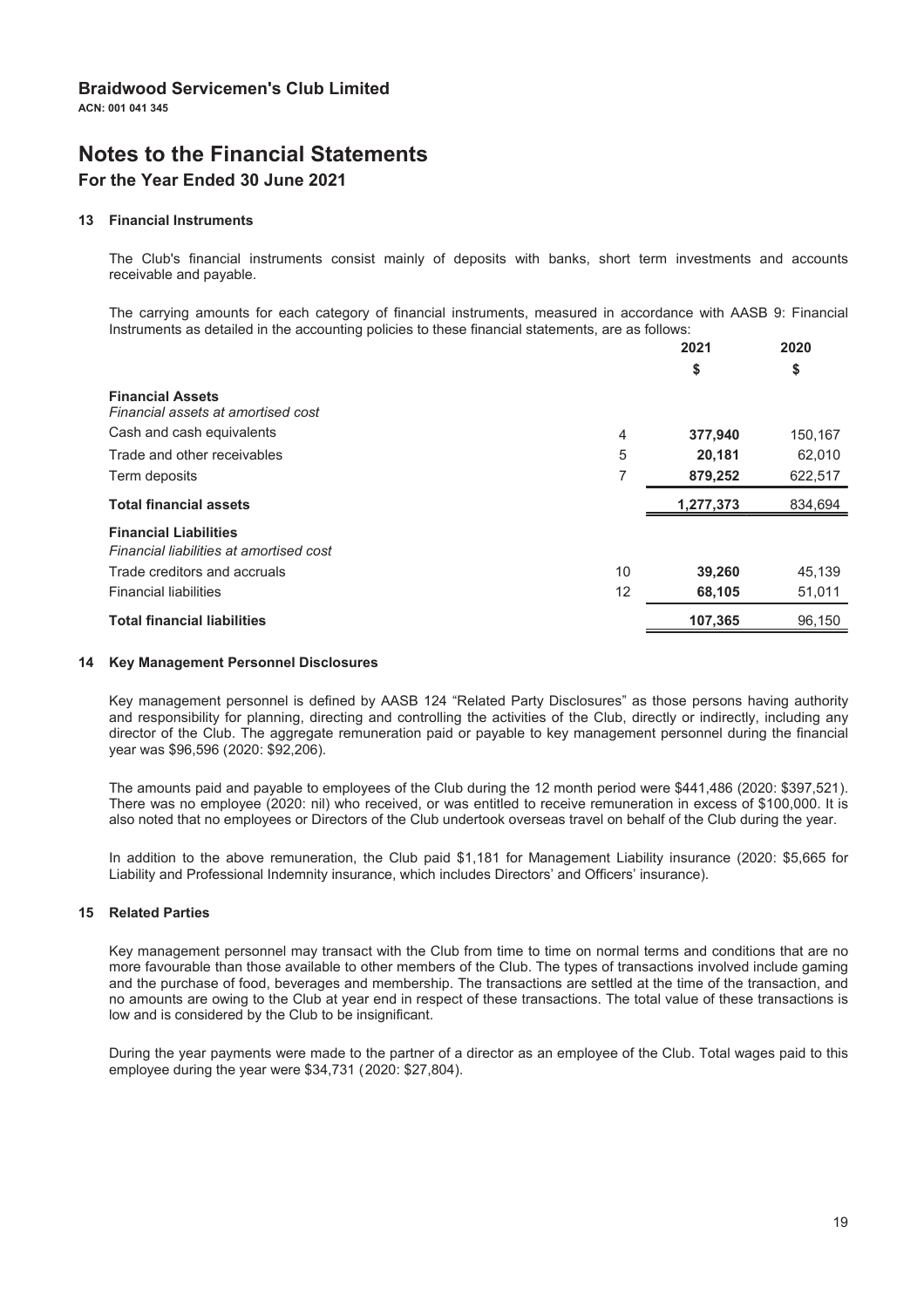ACN: 001 041 345

# **Notes to the Financial Statements**

### For the Year Ended 30 June 2021

#### 16 Events Occurring After the Reporting Date

These financial statements were authorised for issue by the Directors on the date of signing the attached Directors' Declaration. The Board of Directors have the right to amend the statements after they are issued.

There are no events after the reporting period which require amendment of, or further disclosure in, the financial statements.

#### 17 Contingencies

The Club has no contingent assets or contingent liabilities at year end.

#### 18 Core and Non-Core Property

#### **Core Property**

Core property, as defined in section 41E of the Registered Clubs Act, is that property which is within the perimeter of the licensed part of the Braidwood Servicemen's Club, bowling greens, nine hole golf course, located at 1 Coronation Ave. Braidwood NSW 2262.

#### **Non-Core Property**

The following is a listing of non-core property, as defined in section 41E of the Registered Clubs Act, held by Braidwood Servicemen's Club:

- Investment property at 4A Victory St, Braidwood NSW 2262
- Other land owned by the Club that is not used for the purposes of the golf course  $\bullet$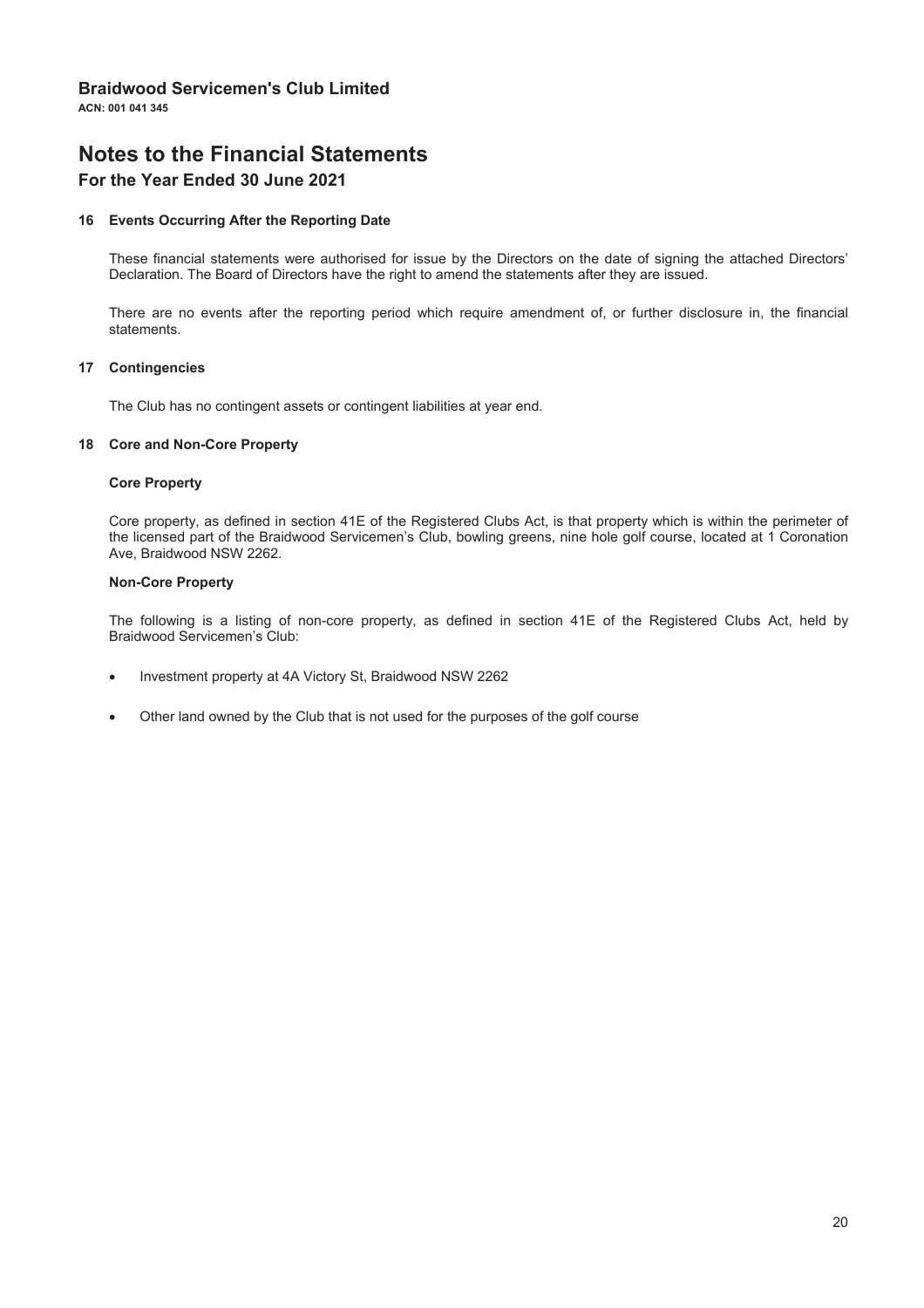ACN: 001 041 345

# **Directors' Declaration**

The Directors of Braidwood Servicemen's Club Limited (the Club) declare that:

- The financial statements and notes, as set out on pages 6 to 20, are in accordance with the Corporations Act 2001  $1.$ and:
	- comply with Australian Accounting Standards Reduced Disclosure Requirements; and a.
	- give a true and fair view of the financial position as at 30 June 2021 and of the performance for the year ended on b. that date of the Club.
- In the Directors' opinion, there are reasonable grounds to believe that the Club will be able to pay its debts as and 2. when they become due and payable.

This declaration is made in accordance with a resolution of the Board of Directors: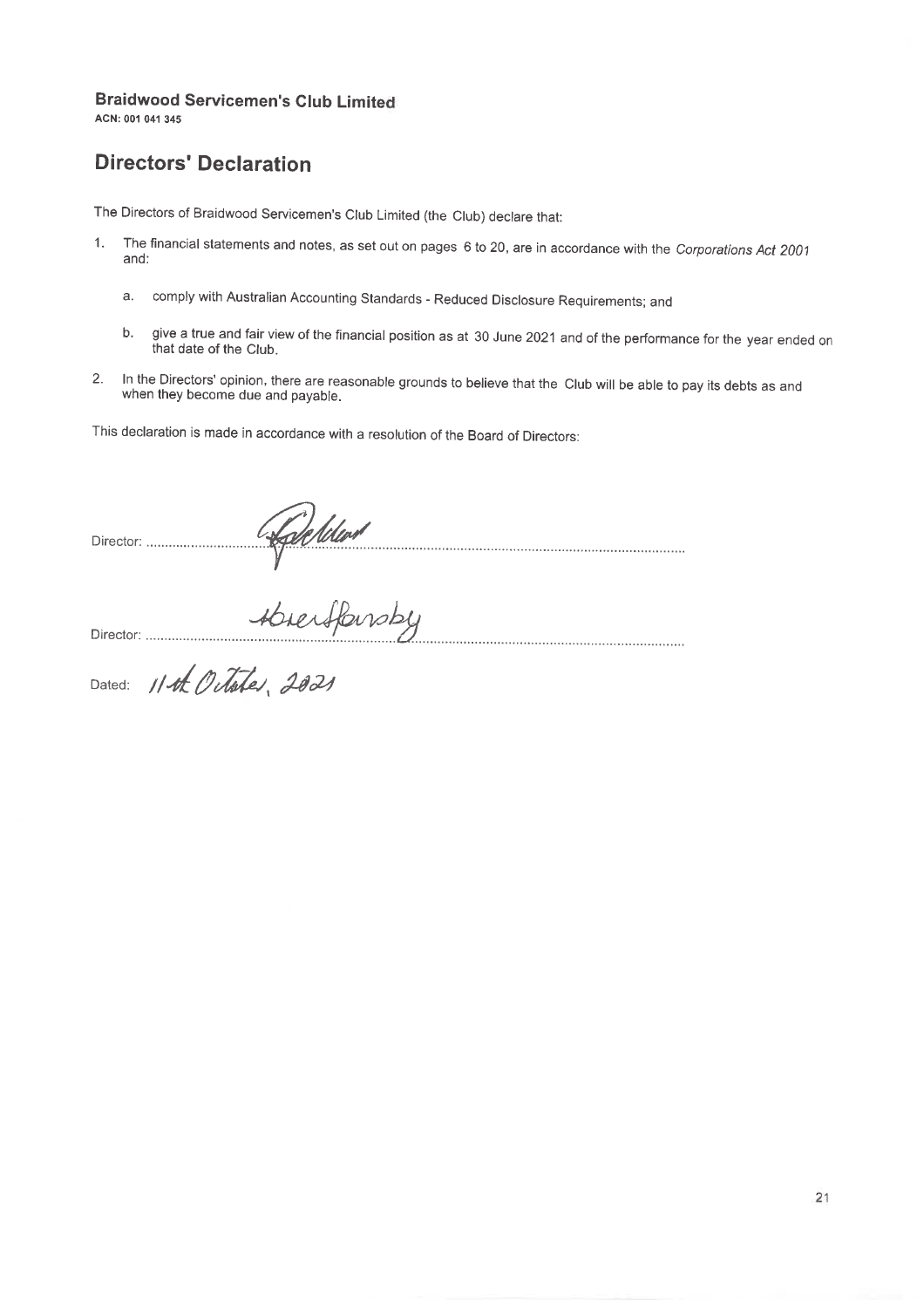

### **Independent Auditor's Report To the Members of Braidwood Servicemen's Club Limited**

### **Report on the Audit of the Financial Statements**

### **Opinion**

We have audited the financial statements of Braidwood Servicemen's Club Limited (the Club), which comprise the statement of financial position as at 30 June 2021, the statement of comprehensive income, statement of changes in equity and statement of cash flows for the year then ended, and notes to the financial statements, including a summary of significant accounting policies, and the directors' declaration.

In our opinion, the accompanying financial statements of Braidwood Servicemen's Club Limited are in accordance with the Corporations Act 2001, including:

- (i) giving a true and fair view of the Club's financial position as at 30 June 2021 and of its financial performance for the year then ended; and
- (ii) complying with Australian Accounting Standards Reduced Disclosure Requirements and the Corporations Regulations 2001.

### **Basis for opinion**

We conducted our audit in accordance with Australian Auditing Standards. Our responsibilities under those standards are further described in the Auditor's responsibility for the audit of the financial statements section of our report. We are independent of the Club in accordance with the auditor independence requirements of the Corporations Act 2001 and the ethical requirements of the Accounting Professional and Ethical Standards Board's APES 110 Code of Ethics for Professional Accountants (including Independence Standards) (the Code) that are relevant to our audit of the financial statements in Australia. We have also fulfilled our other ethical responsibilities in accordance with the Code.

We believe that the audit evidence we have obtained is sufficient and appropriate to provide a basis for our opinion.

### **Other information**

The directors are responsible for the other information. The other information comprises the information in the Club's directors' report for the year ended 30 June 2021, but does not include the financial statements and the auditor's report thereon.

Our opinion on the financial statements does not cover the other information and we do not express any form of assurance conclusion thereon.

In connection with our audit of the financial statements, our responsibility is to read the other information and, in doing so, consider whether the other information is materially inconsistent with the financial statements or our knowledge obtained in the audit or otherwise appears to be materially misstated.

If, based on the work we have performed, we conclude that there is a material misstatement of the other information we are required to report that fact. We have nothing to report in this regard.

**Canberra Office** Level 5, 17 Moore Street Canberra ACT 2601 GPO Box 500 Canberra ACT 2601  $-61262795400$  $f$  +61 2 6279 5444 e mail@nexiacanberra.com.au w nexia.com.au

22

Nexia Duesburys (Audit) (ABN 21 841 510 270) is a firm of Chartered Accountants. It is affiliated with, but independent from Nexia Australia Pty Ltd. Nexia Australia Pty Ltd is a member of Nexia International, a leading, global network of independent accounting and consulting firms. For more information www.nexia.com.au/legal. Neither Nexia International nor Nexia Australia Pty Ltd provide services to clients